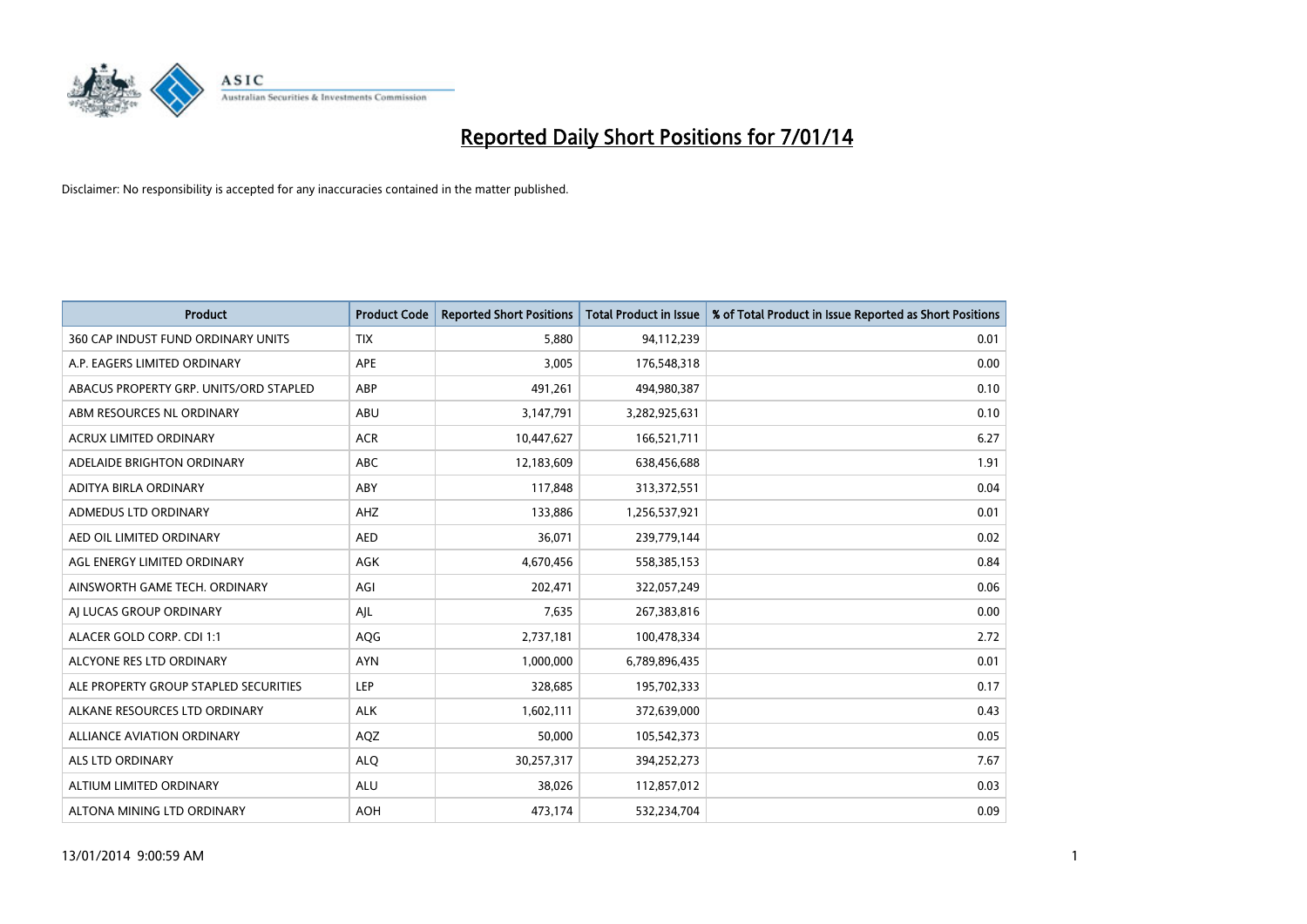

| <b>Product</b>                          | <b>Product Code</b> | <b>Reported Short Positions</b> | <b>Total Product in Issue</b> | % of Total Product in Issue Reported as Short Positions |
|-----------------------------------------|---------------------|---------------------------------|-------------------------------|---------------------------------------------------------|
| ALUMINA LIMITED ORDINARY                | <b>AWC</b>          | 166,725,390                     | 2,806,225,615                 | 5.94                                                    |
| AMALGAMATED HOLDINGS ORDINARY           | AHD                 | 39,688                          | 157,821,632                   | 0.03                                                    |
| AMCOM TELECOMM. ORDINARY                | AMM                 | 1,113,427                       | 244,557,101                   | 0.46                                                    |
| AMCOR LIMITED ORDINARY                  | AMC                 | 2,947,565                       | 1,206,684,923                 | 0.24                                                    |
| AMP LIMITED ORDINARY                    | AMP                 | 29,887,326                      | 2,957,737,964                 | 1.01                                                    |
| AMPELLA MINING ORDINARY                 | <b>AMX</b>          | 2,519                           | 248,000,493                   | 0.00                                                    |
| ANSELL LIMITED ORDINARY                 | <b>ANN</b>          | 4,067,167                       | 152,762,142                   | 2.66                                                    |
| ANTARES ENERGY LTD ORDINARY             | AZZ                 | 184,205                         | 255,000,000                   | 0.07                                                    |
| ANZ BANKING GRP LTD ORDINARY            | ANZ                 | 5,717,556                       | 2,744,074,473                 | 0.21                                                    |
| APA GROUP STAPLED SECURITIES            | <b>APA</b>          | 14,694,699                      | 835,750,807                   | 1.76                                                    |
| APN NEWS & MEDIA ORDINARY               | <b>APN</b>          | 15,241,891                      | 661,526,586                   | 2.30                                                    |
| AQUARIUS PLATINUM. ORDINARY             | <b>AOP</b>          | 6,537,489                       | 487,605,536                   | 1.34                                                    |
| AQUILA RESOURCES ORDINARY               | <b>AQA</b>          | 13,406,786                      | 411,804,442                   | 3.26                                                    |
| ARAFURA RESOURCE LTD ORDINARY           | <b>ARU</b>          | 46,367                          | 441,270,644                   | 0.01                                                    |
| ARB CORPORATION ORDINARY                | <b>ARP</b>          | 1,736,929                       | 72,481,302                    | 2.40                                                    |
| ARDENT LEISURE GROUP STAPLED SECURITIES | AAD                 | 1,814,201                       | 405,055,708                   | 0.45                                                    |
| ARENA GROUP ORDINARY UNITS              | <b>ARF</b>          | 11,904                          | 211,495,653                   | 0.01                                                    |
| ARISTOCRAT LEISURE ORDINARY             | ALL                 | 7,941,240                       | 551,418,047                   | 1.44                                                    |
| ARRIUM LTD ORDINARY                     | ARI                 | 14,247,124                      | 1,361,469,008                 | 1.05                                                    |
| ASCIANO LIMITED ORDINARY                | <b>AIO</b>          | 7,321,465                       | 975,385,664                   | 0.75                                                    |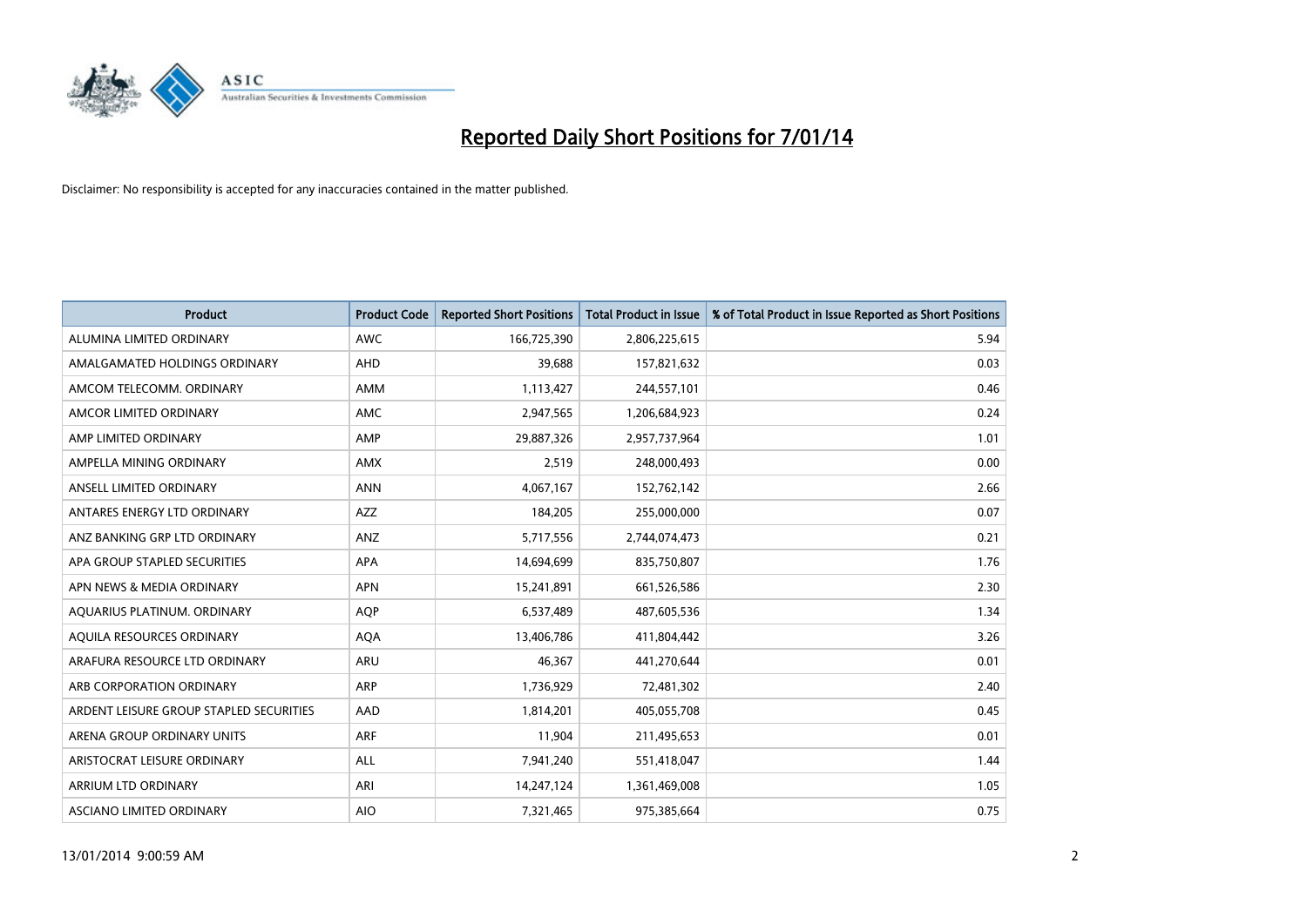

| <b>Product</b>                            | <b>Product Code</b> | <b>Reported Short Positions</b> | <b>Total Product in Issue</b> | % of Total Product in Issue Reported as Short Positions |
|-------------------------------------------|---------------------|---------------------------------|-------------------------------|---------------------------------------------------------|
| ASG GROUP LIMITED ORDINARY                | ASZ                 | 871,789                         | 206,720,839                   | 0.42                                                    |
| ASPEN GROUP ORD/UNITS STAPLED             | <b>APZ</b>          | 70,614                          | 119,946,366                   | 0.06                                                    |
| ASTRO JAP PROP GROUP STAPLED US PROHIBIT. | AJA                 | 5,581                           | 67,211,752                    | 0.01                                                    |
| ASX LIMITED ORDINARY                      | ASX                 | 3,309,977                       | 193,595,162                   | 1.71                                                    |
| ATLANTIC LIMITED ORDINARY                 | ATI                 | 50,000                          | 154,757,339                   | 0.03                                                    |
| ATLAS IRON LIMITED ORDINARY               | <b>AGO</b>          | 77,477,331                      | 915,496,158                   | 8.46                                                    |
| AUCKLAND INTERNATION ORDINARY             | AIA                 | 747                             | 1,322,564,489                 | 0.00                                                    |
| AURIZON HOLDINGS LTD ORDINARY             | AZJ                 | 40,521,666                      | 2,137,284,503                 | 1.90                                                    |
| <b>AURORA OIL &amp; GAS ORDINARY</b>      | <b>AUT</b>          | 6,405,720                       | 448,785,778                   | 1.43                                                    |
| AUSDRILL LIMITED ORDINARY                 | <b>ASL</b>          | 24,145,593                      | 312,277,224                   | 7.73                                                    |
| AUSENCO LIMITED ORDINARY                  | AAX                 | 735,860                         | 168,449,799                   | 0.44                                                    |
| AUSTAL LIMITED ORDINARY                   | ASB                 | 521,677                         | 346, 379, 377                 | 0.15                                                    |
| <b>AUSTBROKERS HOLDINGS ORDINARY</b>      | <b>AUB</b>          | 1,324                           | 59,642,171                    | 0.00                                                    |
| <b>AUSTIN ENGINEERING ORDINARY</b>        | <b>ANG</b>          | 451,702                         | 82,539,403                    | 0.55                                                    |
| AUSTRALAND PROPERTY STAPLED SECURITY      | <b>ALZ</b>          | 3,047,700                       | 578,324,670                   | 0.53                                                    |
| AUSTRALIAN AGRICULT. ORDINARY             | AAC                 | 4,150,386                       | 532,294,404                   | 0.78                                                    |
| <b>AUSTRALIAN EDUCATION UNITS</b>         | <b>AEU</b>          | 3,623                           | 205,069,661                   | 0.00                                                    |
| AUSTRALIAN INFR LTD ORDINARY              | <b>AIX</b>          | 563,608                         | 620,733,944                   | 0.09                                                    |
| AUSTRALIAN PHARM, ORDINARY                | API                 | 9,937,416                       | 488,115,883                   | 2.04                                                    |
| AUTOMOTIVE HOLDINGS ORDINARY              | <b>AHE</b>          | 350,036                         | 260,579,682                   | 0.13                                                    |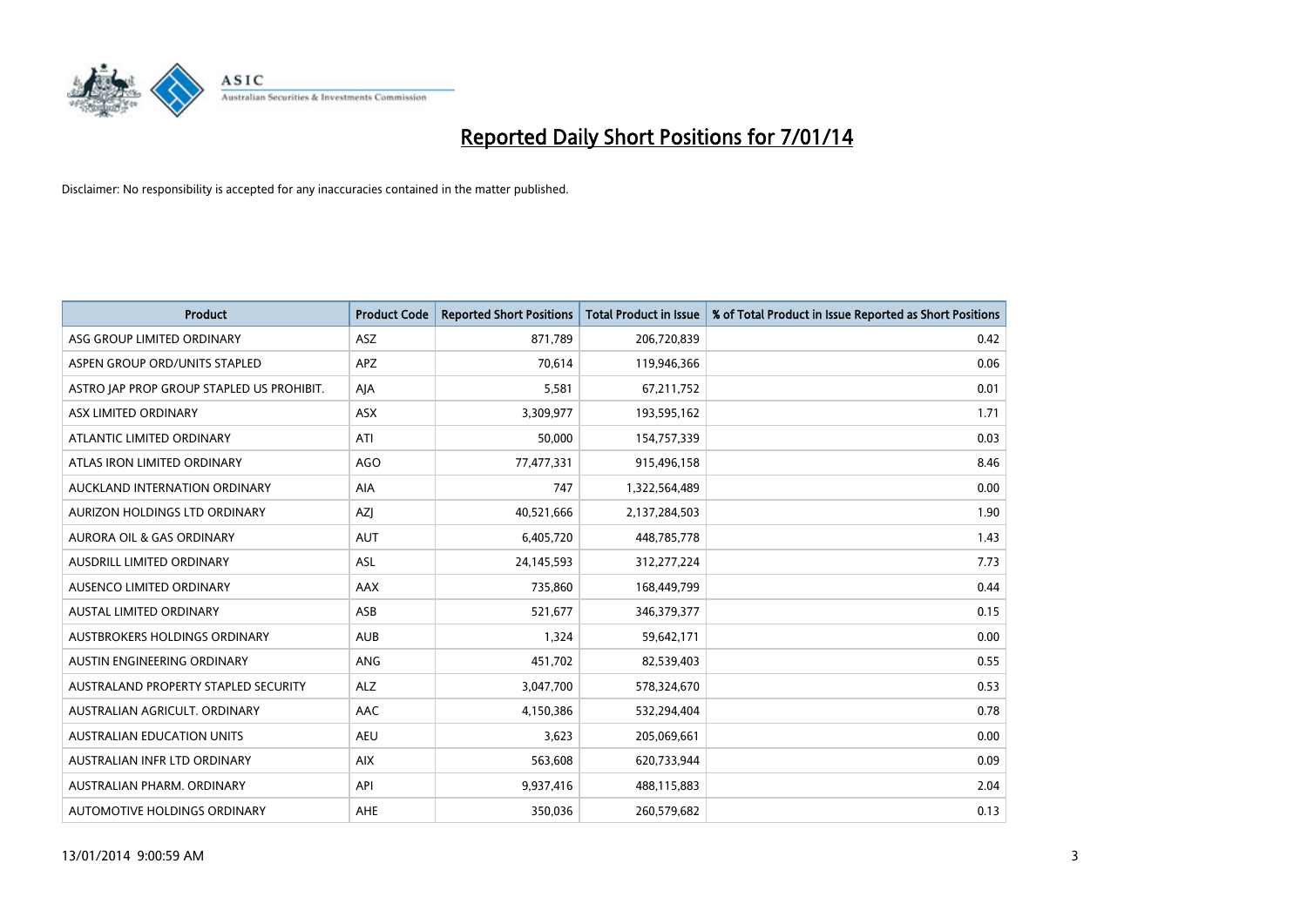

| <b>Product</b>                                | <b>Product Code</b> | <b>Reported Short Positions</b> | <b>Total Product in Issue</b> | % of Total Product in Issue Reported as Short Positions |
|-----------------------------------------------|---------------------|---------------------------------|-------------------------------|---------------------------------------------------------|
| AVEO GROUP STAPLED SECURITIES                 | AOG                 | 13,332,753                      | 500,111,460                   | 2.67                                                    |
| AVJENNINGS LIMITED ORDINARY                   | <b>AVJ</b>          | 69,999                          | 384,423,851                   | 0.02                                                    |
| AWE LIMITED ORDINARY                          | AWE                 | 1,008,139                       | 522,116,985                   | 0.19                                                    |
| AZONTO PET LTD ORDINARY                       | APY                 | 41                              | 1,155,765,100                 | 0.00                                                    |
| <b>BANDANNA ENERGY ORDINARY</b>               | <b>BND</b>          | 21,200,104                      | 528,481,199                   | 4.01                                                    |
| BANK OF QUEENSLAND. ORDINARY                  | <b>BOQ</b>          | 4,171,364                       | 322,566,581                   | 1.29                                                    |
| <b>BASE RES LIMITED ORDINARY</b>              | <b>BSE</b>          | 7,016,134                       | 561,840,029                   | 1.25                                                    |
| BATHURST RES LTD. ORDINARY                    | <b>BRL</b>          | 15,894,845                      | 821,457,725                   | 1.93                                                    |
| BC IRON LIMITED ORDINARY                      | <b>BCI</b>          | 742,277                         | 123,928,630                   | 0.60                                                    |
| BEACH ENERGY LIMITED ORDINARY                 | <b>BPT</b>          | 19,440,180                      | 1,278,348,742                 | 1.52                                                    |
| BEADELL RESOURCE LTD ORDINARY                 | <b>BDR</b>          | 31,403,535                      | 790,727,280                   | 3.97                                                    |
| BEGA CHEESE LTD ORDINARY                      | <b>BGA</b>          | 94,193                          | 152,245,802                   | 0.06                                                    |
| BENDIGO AND ADELAIDE ORDINARY                 | <b>BEN</b>          | 13,212,260                      | 409,994,759                   | 3.22                                                    |
| BENTHAM IMF LTD ORDINARY                      | <b>IMF</b>          | 3,064,922                       | 164,380,143                   | 1.86                                                    |
| BERKELEY RESOURCES ORDINARY                   | <b>BKY</b>          | 89,341                          | 180,361,323                   | 0.05                                                    |
| <b>BHP BILLITON LIMITED ORDINARY</b>          | <b>BHP</b>          | 5,918,517                       | 3,211,691,105                 | 0.18                                                    |
| <b>BILLABONG ORDINARY</b>                     | <b>BBG</b>          | 13,512,723                      | 478,944,292                   | 2.82                                                    |
| <b>BIONOMICS LIMITED ORDINARY</b>             | <b>BNO</b>          | 197,819                         | 412,333,424                   | 0.05                                                    |
| <b>BLACKMORES LIMITED ORDINARY</b>            | <b>BKL</b>          | 24,932                          | 17,046,024                    | 0.15                                                    |
| <b>BLACKTHORN RESOURCES ORD US PROHIBITED</b> | <b>BTR</b>          | 749,799                         | 164,285,950                   | 0.46                                                    |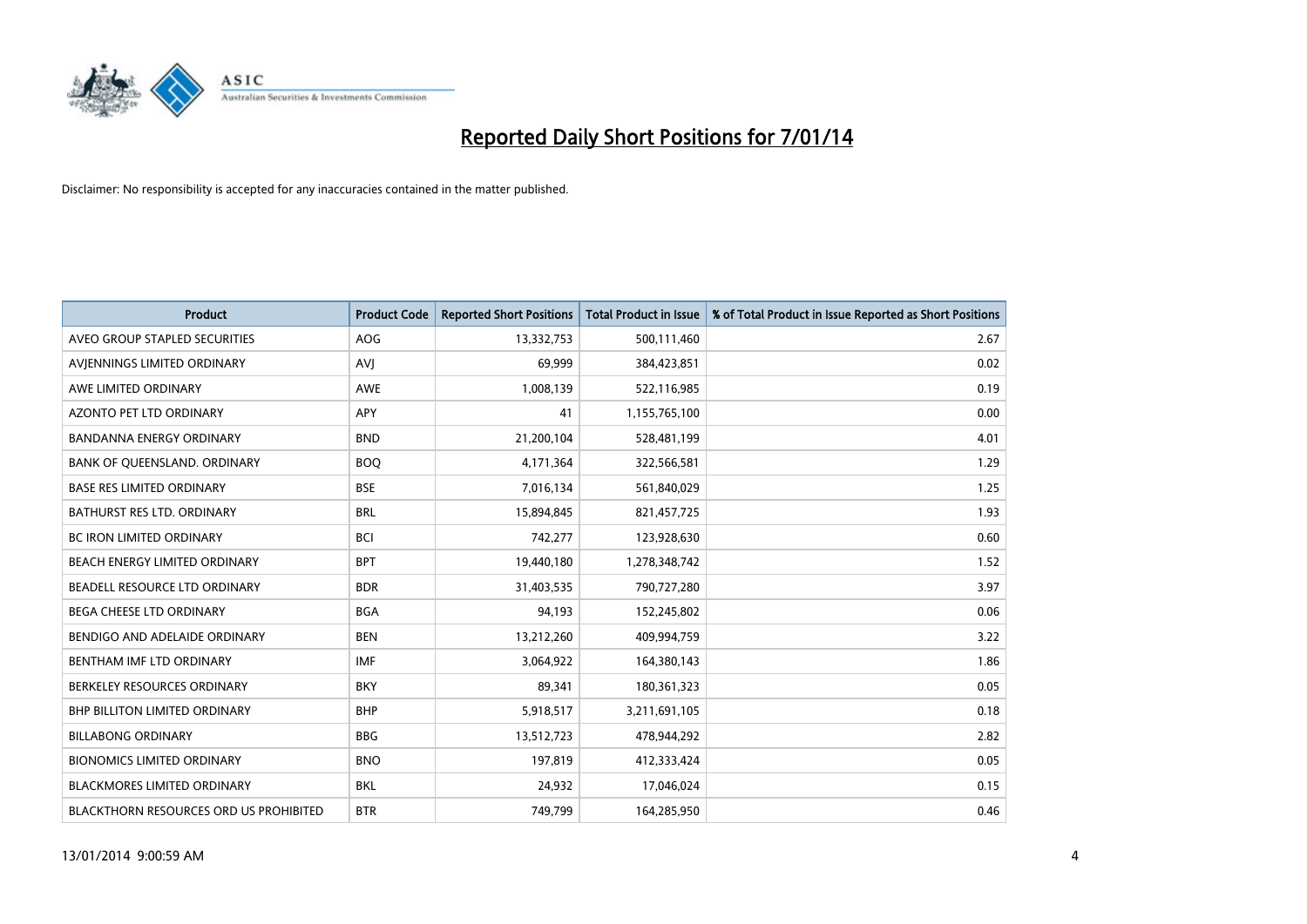

| <b>Product</b>                      | <b>Product Code</b> | <b>Reported Short Positions</b> | <b>Total Product in Issue</b> | % of Total Product in Issue Reported as Short Positions |
|-------------------------------------|---------------------|---------------------------------|-------------------------------|---------------------------------------------------------|
| <b>BLUESCOPE STEEL LTD ORDINARY</b> | <b>BSL</b>          | 4,625,276                       | 558,733,728                   | 0.83                                                    |
| <b>BOART LONGYEAR ORDINARY</b>      | BLY                 | 30,138,049                      | 461, 163, 412                 | 6.54                                                    |
| <b>BOOM LOGISTICS ORDINARY</b>      | <b>BOL</b>          | 249,999                         | 474,868,764                   | 0.05                                                    |
| BORAL LIMITED. ORDINARY             | <b>BLD</b>          | 47,381,517                      | 778,739,826                   | 6.08                                                    |
| <b>BRADKEN LIMITED ORDINARY</b>     | <b>BKN</b>          | 18,656,307                      | 169,240,662                   | 11.02                                                   |
| <b>BRAMBLES LIMITED ORDINARY</b>    | <b>BXB</b>          | 2,209,059                       | 1,561,788,556                 | 0.14                                                    |
| BREVILLE GROUP LTD ORDINARY         | <b>BRG</b>          | 2,973,848                       | 130,095,322                   | 2.29                                                    |
| BRICKWORKS LIMITED ORDINARY         | <b>BKW</b>          | 127,668                         | 148,038,996                   | 0.09                                                    |
| BT INVESTMENT MNGMNT ORDINARY       | <b>BTT</b>          | 76,664                          | 282,727,073                   | 0.03                                                    |
| <b>BURU ENERGY ORDINARY</b>         | <b>BRU</b>          | 15,234,504                      | 298,505,530                   | 5.10                                                    |
| <b>BWP TRUST ORDINARY UNITS</b>     | <b>BWP</b>          | 2,591,668                       | 627,165,919                   | 0.41                                                    |
| CABCHARGE AUSTRALIA ORDINARY        | CAB                 | 15,446,196                      | 120,430,683                   | 12.83                                                   |
| CALTEX AUSTRALIA ORDINARY           | <b>CTX</b>          | 1,801,820                       | 270,000,000                   | 0.67                                                    |
| CAPE LAMBERT RES LTD ORDINARY       | <b>CFE</b>          | 19,764                          | 669,241,942                   | 0.00                                                    |
| <b>CARDNO LIMITED ORDINARY</b>      | CDD                 | 7,937,010                       | 146,124,588                   | 5.43                                                    |
| CARINDALE PROPERTY UNIT             | <b>CDP</b>          |                                 | 70,000,000                    | 0.00                                                    |
| CARNARVON PETROLEUM ORDINARY        | <b>CVN</b>          | 9,941                           | 986,565,952                   | 0.00                                                    |
| CARSALES.COM LTD ORDINARY           | <b>CRZ</b>          | 5,498,007                       | 237,773,965                   | 2.31                                                    |
| <b>CASH CONVERTERS ORDINARY</b>     | CCV                 | 8,111,957                       | 426,302,767                   | 1.90                                                    |
| CEDAR WOODS PROP. ORDINARY          | <b>CWP</b>          | 6,606                           | 73,732,683                    | 0.01                                                    |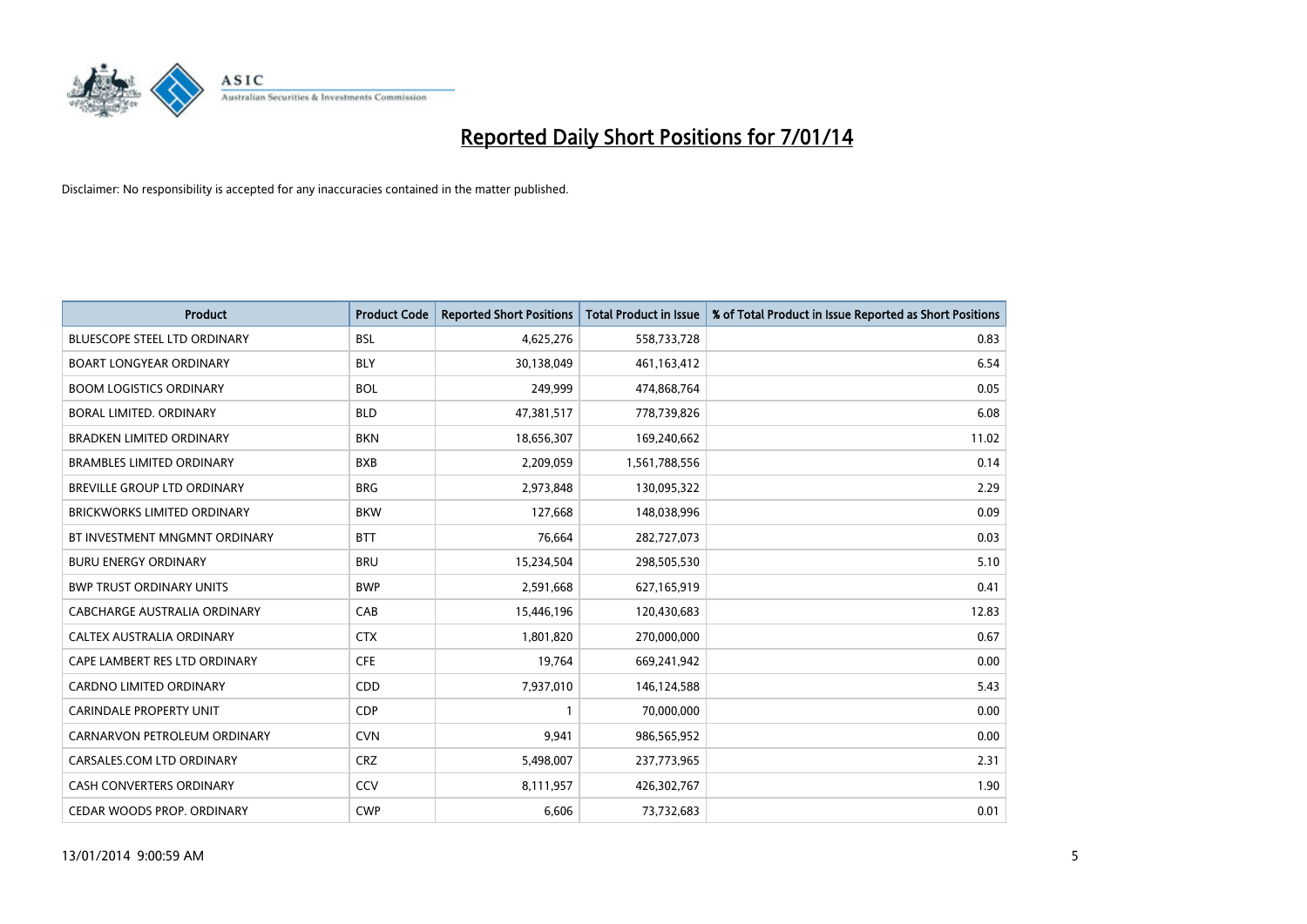

| <b>Product</b>                          | <b>Product Code</b> | <b>Reported Short Positions</b> | <b>Total Product in Issue</b> | % of Total Product in Issue Reported as Short Positions |
|-----------------------------------------|---------------------|---------------------------------|-------------------------------|---------------------------------------------------------|
| <b>CENTRAL PETROLEUM ORDINARY</b>       | <b>CTP</b>          | 363,954                         | 309,219,473                   | 0.12                                                    |
| <b>CERAMIC FUEL CELLS ORDINARY</b>      | <b>CFU</b>          | 991,102                         | 1,751,724,324                 | 0.06                                                    |
| CFS RETAIL TRUST GRP STAPLED SECURITIES | <b>CFX</b>          | 78,300,327                      | 3,009,638,042                 | 2.60                                                    |
| CHALLENGER DIV.PRO. STAPLED UNITS       | <b>CDI</b>          | 111,068                         | 214,101,013                   | 0.05                                                    |
| <b>CHALLENGER LIMITED ORDINARY</b>      | <b>CGF</b>          | 1,234,020                       | 530,862,585                   | 0.23                                                    |
| CHANDLER MACLEOD LTD ORDINARY           | <b>CMG</b>          | 133,000                         | 543,459,175                   | 0.02                                                    |
| CHARTER HALL GROUP STAPLED US PROHIBIT. | <b>CHC</b>          | 249,557                         | 309,118,171                   | 0.08                                                    |
| <b>CHARTER HALL RETAIL UNITS</b>        | <b>CQR</b>          | 9,301,497                       | 362,896,512                   | 2.56                                                    |
| <b>CHORUS LIMITED ORDINARY</b>          | <b>CNU</b>          | 53,680                          | 396,369,767                   | 0.01                                                    |
| CITIGOLD CORP LTD ORDINARY              | <b>CTO</b>          | 153,427                         | 1,495,764,906                 | 0.01                                                    |
| COAL OF AFRICA LTD ORDINARY             | <b>CZA</b>          | 426                             | 1,048,368,613                 | 0.00                                                    |
| <b>COALSPUR MINES LTD ORDINARY</b>      | <b>CPL</b>          | 7,146,279                       | 641,394,435                   | 1.11                                                    |
| COCA-COLA AMATIL ORDINARY               | <b>CCL</b>          | 16,507,240                      | 763,590,249                   | 2.16                                                    |
| <b>COCHLEAR LIMITED ORDINARY</b>        | <b>COH</b>          | 8,297,798                       | 57,062,020                    | 14.54                                                   |
| <b>COCKATOO COAL ORDINARY</b>           | <b>COK</b>          | 856,152                         | 4,166,128,800                 | 0.02                                                    |
| <b>CODAN LIMITED ORDINARY</b>           | <b>CDA</b>          | 802,187                         | 176,969,924                   | 0.45                                                    |
| <b>COFFEY INTERNATIONAL ORDINARY</b>    | <b>COF</b>          | 18,921                          | 255,833,165                   | 0.01                                                    |
| <b>COKAL LTD ORDINARY</b>               | <b>CKA</b>          | 103,470                         | 471,103,926                   | 0.02                                                    |
| <b>COLLECTION HOUSE ORDINARY</b>        | <b>CLH</b>          | 1,496,256                       | 128,969,148                   | 1.16                                                    |
| COMMONWEALTH BANK, ORDINARY             | <b>CBA</b>          | 8,080,563                       | 1,611,928,836                 | 0.50                                                    |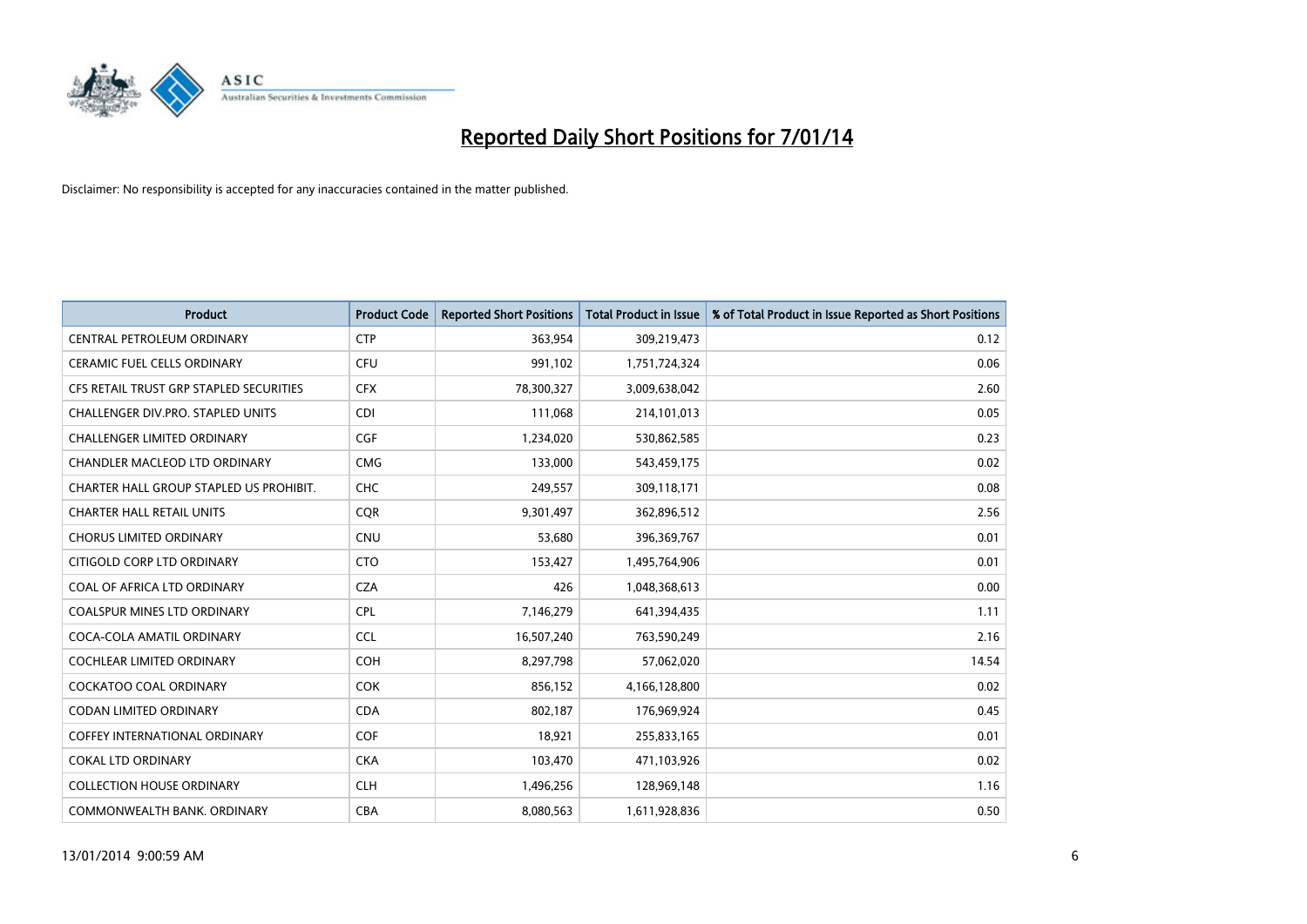

| <b>Product</b>                          | <b>Product Code</b> | <b>Reported Short Positions</b> | <b>Total Product in Issue</b> | % of Total Product in Issue Reported as Short Positions |
|-----------------------------------------|---------------------|---------------------------------|-------------------------------|---------------------------------------------------------|
| <b>COMMONWEALTH PROP ORDINARY UNITS</b> | <b>CPA</b>          | 17,378,182                      | 2,347,003,413                 | 0.74                                                    |
| <b>COMPASS RESOURCES ORDINARY</b>       | <b>CMR</b>          | 7,472                           | 1,403,744,100                 | 0.00                                                    |
| <b>COMPUTERSHARE LTD ORDINARY</b>       | <b>CPU</b>          | 11,145,510                      | 556,203,079                   | 2.00                                                    |
| <b>COOPER ENERGY LTD ORDINARY</b>       | <b>COE</b>          | 182,273                         | 329,235,509                   | 0.06                                                    |
| <b>CORP TRAVEL LIMITED ORDINARY</b>     | <b>CTD</b>          | 362,735                         | 78,246,245                    | 0.46                                                    |
| CORP TRAVEL LIMITED RIGHTS 09-JAN-14    | <b>CTDR</b>         | 80                              | 11,592,036                    | 0.00                                                    |
| <b>COVER-MORE GRP LTD ORDINARY</b>      | <b>CVO</b>          | 89,532                          | 317,750,000                   | 0.03                                                    |
| <b>CREDIT CORP GROUP ORDINARY</b>       | <b>CCP</b>          | 25,869                          | 46,131,882                    | 0.06                                                    |
| <b>CROMWELL PROP STAPLED SECURITIES</b> | <b>CMW</b>          | 14,686,444                      | 1,721,483,143                 | 0.85                                                    |
| <b>CROWE HORWATH AUS ORDINARY</b>       | <b>CRH</b>          | 803,752                         | 273,005,429                   | 0.29                                                    |
| CROWN RESORTS LTD ORDINARY              | <b>CWN</b>          | 1,919,190                       | 728,394,185                   | 0.26                                                    |
| <b>CSG LIMITED ORDINARY</b>             | CSV                 | 82,750                          | 278,973,075                   | 0.03                                                    |
| <b>CSL LIMITED ORDINARY</b>             | <b>CSL</b>          | 709,854                         | 484,676,085                   | 0.15                                                    |
| <b>CSR LIMITED ORDINARY</b>             | <b>CSR</b>          | 21,875,138                      | 506,000,315                   | 4.32                                                    |
| <b>CUDECO LIMITED ORDINARY</b>          | CDU                 | 6,610,879                       | 214,013,408                   | 3.09                                                    |
| DART ENERGY LTD ORDINARY                | <b>DTE</b>          | 5,041,208                       | 1,108,251,519                 | 0.45                                                    |
| DATA#3 LIMITED ORDINARY                 | <b>DTL</b>          | 744,406                         | 153,974,950                   | 0.48                                                    |
| DAVID JONES LIMITED ORDINARY            | <b>DJS</b>          | 39,947,910                      | 537,137,845                   | 7.44                                                    |
| <b>DECMIL GROUP LIMITED ORDINARY</b>    | <b>DCG</b>          | 3,510,774                       | 168,657,794                   | 2.08                                                    |
| DEEP YELLOW LIMITED ORDINARY            | <b>DYL</b>          | 100,002                         | 1,612,657,567                 | 0.01                                                    |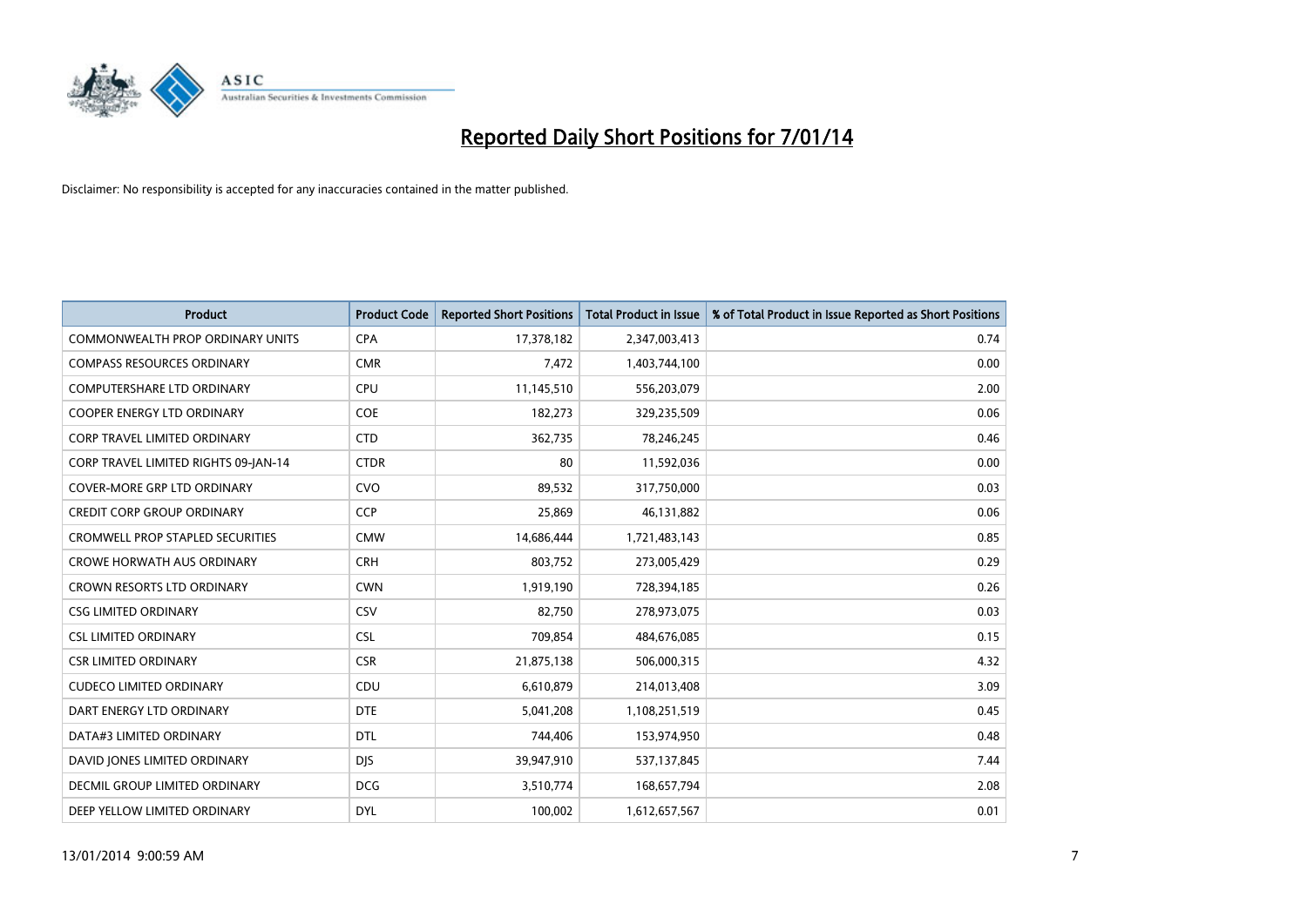

| <b>Product</b>                       | <b>Product Code</b> | <b>Reported Short Positions</b> | <b>Total Product in Issue</b> | % of Total Product in Issue Reported as Short Positions |
|--------------------------------------|---------------------|---------------------------------|-------------------------------|---------------------------------------------------------|
| DEVINE LIMITED ORDINARY              | <b>DVN</b>          | 47,948                          | 158,730,556                   | 0.03                                                    |
| DEXUS PROPERTY GROUP STAPLED UNITS   | <b>DXS</b>          | 29,799,445                      | 4,628,228,426                 | 0.64                                                    |
| DICK SMITH HLDGS ORDINARY            | <b>DSH</b>          | 6,036,829                       | 236,511,364                   | 2.55                                                    |
| DISCOVERY METALS LTD ORDINARY        | <b>DML</b>          | 5,248,353                       | 560,034,418                   | 0.94                                                    |
| DOMINO PIZZA ENTERPR ORDINARY        | <b>DMP</b>          | 1,538,936                       | 85,915,713                    | 1.79                                                    |
| DONACO INTERNATIONAL ORDINARY        | <b>DNA</b>          | 70,000                          | 401,051,771                   | 0.02                                                    |
| DOWNER EDI LIMITED ORDINARY          | <b>DOW</b>          | 14,687,942                      | 434,734,970                   | 3.38                                                    |
| DRAGON MINING LTD ORDINARY           | <b>DRA</b>          | 50,000                          | 88,840,613                    | 0.06                                                    |
| DRILLSEARCH ENERGY ORDINARY          | <b>DLS</b>          | 10,705,937                      | 432,465,895                   | 2.48                                                    |
| DUET GROUP STAPLED US PROHIBIT.      | <b>DUE</b>          | 6,465,113                       | 1,237,195,531                 | 0.52                                                    |
| DULUXGROUP LIMITED ORDINARY          | <b>DLX</b>          | 205,398                         | 381,093,950                   | 0.05                                                    |
| <b>DWS LTD ORDINARY</b>              | <b>DWS</b>          | 635,215                         | 132,362,763                   | 0.48                                                    |
| ECHO ENTERTAINMENT ORDINARY          | <b>EGP</b>          | 14,647,710                      | 825,672,730                   | 1.77                                                    |
| <b>ELDERS LIMITED ORDINARY</b>       | <b>ELD</b>          | 19,697,936                      | 455,013,329                   | 4.33                                                    |
| ELEMENTAL MINERALS ORDINARY          | <b>ELM</b>          | 176,299                         | 303,263,391                   | 0.06                                                    |
| <b>EMECO HOLDINGS ORDINARY</b>       | <b>EHL</b>          | 9,596,074                       | 599,675,707                   | 1.60                                                    |
| <b>ENDEAVOUR MIN CORP CDI 1:1</b>    | <b>EVR</b>          | 331,976                         | 82,293,359                    | 0.40                                                    |
| ENERGY RESOURCES ORDINARY 'A'        | <b>ERA</b>          | 11,516,651                      | 517,725,062                   | 2.22                                                    |
| <b>ENERGY WORLD CORPOR, ORDINARY</b> | <b>EWC</b>          | 56,424,455                      | 1,734,166,672                 | 3.25                                                    |
| ENVESTRA LIMITED ORDINARY            | ENV                 | 2,090,806                       | 1,796,808,474                 | 0.12                                                    |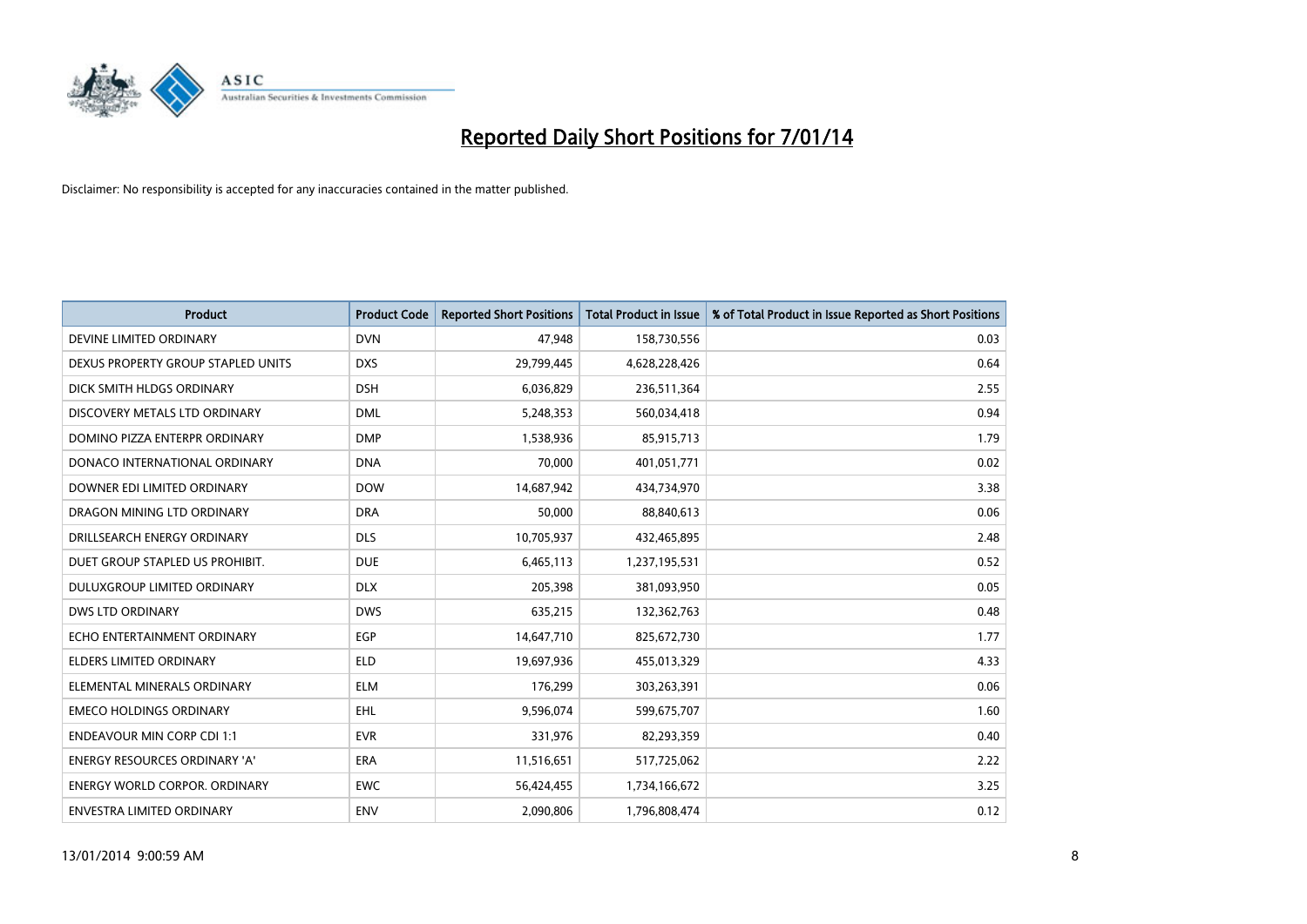

| <b>Product</b>                         | <b>Product Code</b> | <b>Reported Short Positions</b> | <b>Total Product in Issue</b> | % of Total Product in Issue Reported as Short Positions |
|----------------------------------------|---------------------|---------------------------------|-------------------------------|---------------------------------------------------------|
| EQUATORIAL RES LTD ORDINARY            | EQX                 | 8                               | 122,185,353                   | 0.00                                                    |
| ERM POWER LIMITED ORDINARY             | <b>EPW</b>          | 9,657                           | 238,714,606                   | 0.00                                                    |
| ESERVGLOBAL LIMITED ORDINARY           | ESV                 | 4,750,000                       | 253,545,997                   | 1.87                                                    |
| ETHANE PIPELINE STAPLED SECURITIES     | <b>EPX</b>          | 1,703                           | 69,302,275                    | 0.00                                                    |
| EVOLUTION MINING LTD ORDINARY          | <b>EVN</b>          | 21,200,407                      | 708,652,367                   | 2.99                                                    |
| FAIRFAX MEDIA LTD ORDINARY             | <b>FXI</b>          | 252,982,930                     | 2,351,955,725                 | 10.76                                                   |
| <b>FANTASTIC HOLDINGS ORDINARY</b>     | <b>FAN</b>          | 39,183                          | 103,068,398                   | 0.04                                                    |
| FAR LTD ORDINARY                       | <b>FAR</b>          | 24,205,420                      | 2,499,846,742                 | 0.97                                                    |
| FEDERATION CNTRES ORD/UNIT STAPLED SEC | <b>FDC</b>          | 8,270,637                       | 1,427,641,565                 | 0.58                                                    |
| FINBAR GROUP LIMITED ORDINARY          | <b>FRI</b>          | 3,119                           | 220,847,184                   | 0.00                                                    |
| FISHER & PAYKEL H. ORDINARY            | <b>FPH</b>          | 1,750,306                       | 550,710,241                   | 0.32                                                    |
| FLEETWOOD CORP ORDINARY                | <b>FWD</b>          | 1,905,970                       | 60,522,619                    | 3.15                                                    |
| FLETCHER BUILDING ORDINARY             | <b>FBU</b>          | 1,102,405                       | 687,854,788                   | 0.16                                                    |
| <b>FLEXIGROUP LIMITED ORDINARY</b>     | <b>FXL</b>          | 452,415                         | 304,096,060                   | 0.15                                                    |
| FLIGHT CENTRE TRAVEL ORDINARY          | <b>FLT</b>          | 5,039,720                       | 100,537,929                   | 5.01                                                    |
| FLINDERS MINES LTD ORDINARY            | <b>FMS</b>          | 4,437,551                       | 1,826,716,748                 | 0.24                                                    |
| FOCUS MINERALS LTD ORDINARY            | <b>FML</b>          | 27,090,806                      | 9,137,375,877                 | 0.30                                                    |
| FONTERRA SHARE FUND ORDINARY UNITS     | <b>FSF</b>          | 29,643                          | 106,735,056                   | 0.03                                                    |
| <b>FORGE GROUP LIMITED ORDINARY</b>    | FGE                 | 4,444,813                       | 86,169,014                    | 5.16                                                    |
| FORTESCUE METALS GRP ORDINARY          | <b>FMG</b>          | 144,728,176                     | 3,113,798,151                 | 4.65                                                    |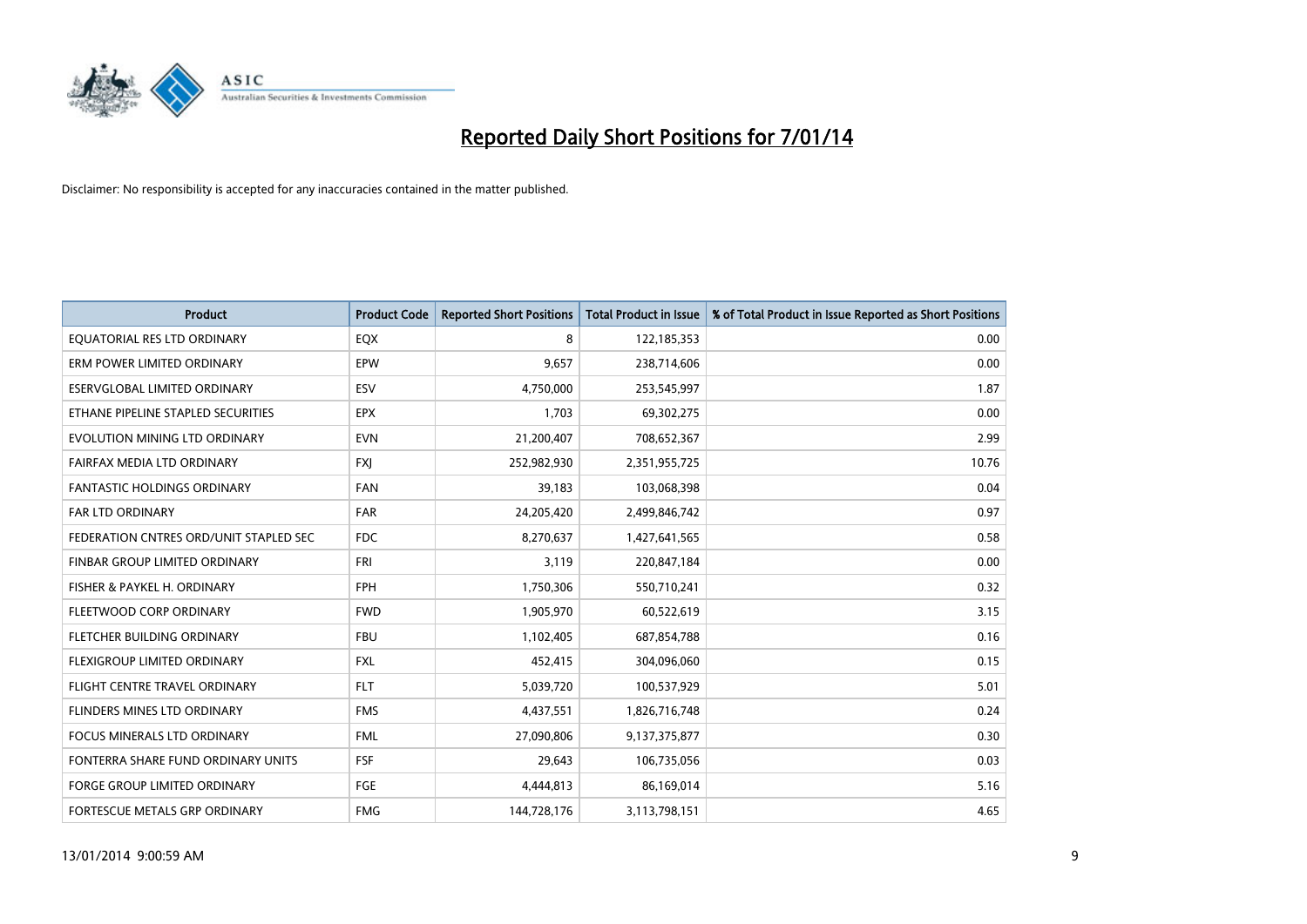

| <b>Product</b>                                   | <b>Product Code</b> | <b>Reported Short Positions</b> | <b>Total Product in Issue</b> | % of Total Product in Issue Reported as Short Positions |
|--------------------------------------------------|---------------------|---------------------------------|-------------------------------|---------------------------------------------------------|
| <b>G.U.D. HOLDINGS ORDINARY</b>                  | GUD                 | 5,792,353                       | 71,241,319                    | 8.13                                                    |
| <b>G8 EDUCATION LIMITED ORDINARY</b>             | <b>GEM</b>          | 1,412,093                       | 300,302,719                   | 0.47                                                    |
| <b>GALAXY RESOURCES ORDINARY</b>                 | GXY                 | 617,038                         | 1,027,058,768                 | 0.06                                                    |
| <b>GBST HOLDINGS., ORDINARY</b>                  | GBT                 | 9,771                           | 66,561,725                    | 0.01                                                    |
| <b>GDI PROPERTY GRP STAPLED SECURITIES</b>       | GDI                 | 200,000                         | 567,575,025                   | 0.04                                                    |
| <b>GEODYNAMICS LIMITED ORDINARY</b>              | GDY                 | 850                             | 406,452,608                   | 0.00                                                    |
| GI DYNAMICS, INC CDI US PROHIBITED               | <b>GID</b>          | 1,353,903                       | 393,043,620                   | 0.34                                                    |
| <b>GINDALBIE METALS LTD ORDINARY</b>             | <b>GBG</b>          | 43,520,310                      | 1,493,660,842                 | 2.91                                                    |
| <b>GOODMAN FIELDER, ORDINARY</b>                 | <b>GFF</b>          | 37,158,068                      | 1,955,559,207                 | 1.90                                                    |
| <b>GOODMAN GROUP STAPLED</b>                     | <b>GMG</b>          | 5,874,957                       | 1,718,742,809                 | 0.34                                                    |
| <b>GPT GROUP STAPLED SEC.</b>                    | GPT                 | 3,404,019                       | 1,694,888,638                 | 0.20                                                    |
| <b>GRAINCORP LIMITED A CLASS ORDINARY</b>        | <b>GNC</b>          | 535,201                         | 228,855,628                   | 0.23                                                    |
| <b>GRANGE RESOURCES. ORDINARY</b>                | <b>GRR</b>          | 5,658,692                       | 1,157,097,869                 | 0.49                                                    |
| <b>GREENCROSS LIMITED ORDINARY</b>               | GXL                 | 45,010                          | 37,682,334                    | 0.12                                                    |
| <b>GREENLAND MIN EN LTD ORDINARY</b>             | GGG                 | 2,784,525                       | 574,572,911                   | 0.48                                                    |
| <b>GROWTHPOINT PROPERTY ORD/UNIT STAPLED SEC</b> | GOZ                 | 59,106                          | 475,705,269                   | 0.01                                                    |
| <b>GRYPHON MINERALS LTD ORDINARY</b>             | GRY                 | 6,004,062                       | 400,797,615                   | 1.50                                                    |
| <b>GUILDFORD COAL LTD ORDINARY</b>               | <b>GUF</b>          | 492.747                         | 655,046,899                   | 0.08                                                    |
| <b>GUINNESS PEAT GROUP. CDI 1:1</b>              | <b>GPG</b>          | 81,925                          | 188,898,736                   | 0.04                                                    |
| <b>GWA GROUP LTD ORDINARY</b>                    | <b>GWA</b>          | 12,766,173                      | 306,533,770                   | 4.16                                                    |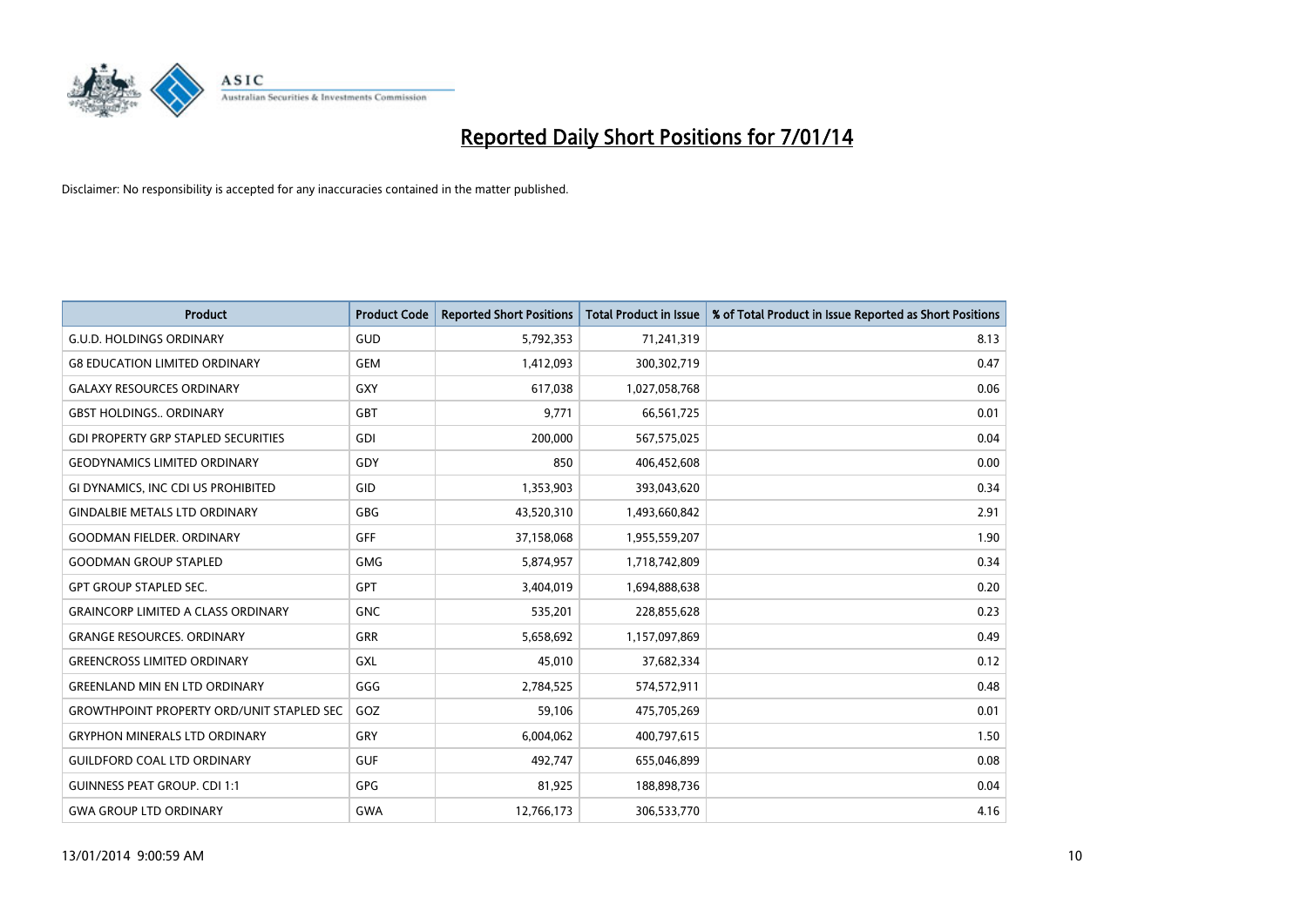

| Product                                  | <b>Product Code</b> | <b>Reported Short Positions</b> | <b>Total Product in Issue</b> | % of Total Product in Issue Reported as Short Positions |
|------------------------------------------|---------------------|---------------------------------|-------------------------------|---------------------------------------------------------|
| <b>HARVEY NORMAN ORDINARY</b>            | <b>HVN</b>          | 65,301,667                      | 1,062,316,784                 | 6.15                                                    |
| <b>HENDERSON GROUP CDI 1:1</b>           | <b>HGG</b>          | 426,319                         | 703,262,113                   | 0.06                                                    |
| HFA HOLDINGS LIMITED ORDINARY            | <b>HFA</b>          | 3,863                           | 118,738,157                   | 0.00                                                    |
| HIGHLANDS PACIFIC ORDINARY               | <b>HIG</b>          | 500,001                         | 853,777,764                   | 0.06                                                    |
| HILLGROVE RES LTD ORDINARY               | <b>HGO</b>          | 980,603                         | 1,178,589,221                 | 0.08                                                    |
| <b>HILLS LTD ORDINARY</b>                | <b>HIL</b>          | 511,539                         | 237,139,818                   | 0.22                                                    |
| HORIZON OIL LIMITED ORDINARY             | <b>HZN</b>          | 77,660,627                      | 1,301,147,932                 | 5.97                                                    |
| HOT CHILI LTD ORDINARY                   | <b>HCH</b>          | 10,000                          | 347,732,196                   | 0.00                                                    |
| <b>ICON ENERGY LIMITED ORDINARY</b>      | ICN                 | 92,926                          | 615,774,351                   | 0.02                                                    |
| <b>IINET LIMITED ORDINARY</b>            | <b>IIN</b>          | 253,768                         | 161,238,847                   | 0.16                                                    |
| <b>ILUKA RESOURCES ORDINARY</b>          | <b>ILU</b>          | 40,372,630                      | 418,700,517                   | 9.64                                                    |
| <b>IMDEX LIMITED ORDINARY</b>            | <b>IMD</b>          | 4,287,849                       | 210,473,188                   | 2.04                                                    |
| <b>INCITEC PIVOT ORDINARY</b>            | IPL                 | 28,848,261                      | 1,628,730,107                 | 1.77                                                    |
| <b>INDEPENDENCE GROUP ORDINARY</b>       | <b>IGO</b>          | 3,722,785                       | 233,323,905                   | 1.60                                                    |
| <b>INDOPHIL RESOURCES ORDINARY</b>       | <b>IRN</b>          | 323,030                         | 1,203,146,194                 | 0.03                                                    |
| <b>INFIGEN ENERGY STAPLED SECURITIES</b> | <b>IFN</b>          | 3,335,397                       | 764,993,434                   | 0.44                                                    |
| <b>INFOMEDIA LTD ORDINARY</b>            | IFM                 | 421,314                         | 304,953,155                   | 0.14                                                    |
| INGENIA GROUP STAPLED SECURITIES         | <b>INA</b>          | 47,772                          | 676,240,232                   | 0.01                                                    |
| <b>INSURANCE AUSTRALIA ORDINARY</b>      | <b>IAG</b>          | 21,483,653                      | 2,298,412,449                 | 0.93                                                    |
| <b>INTREPID MINES ORDINARY</b>           | <b>IAU</b>          | 19,367,268                      | 556,426,332                   | 3.48                                                    |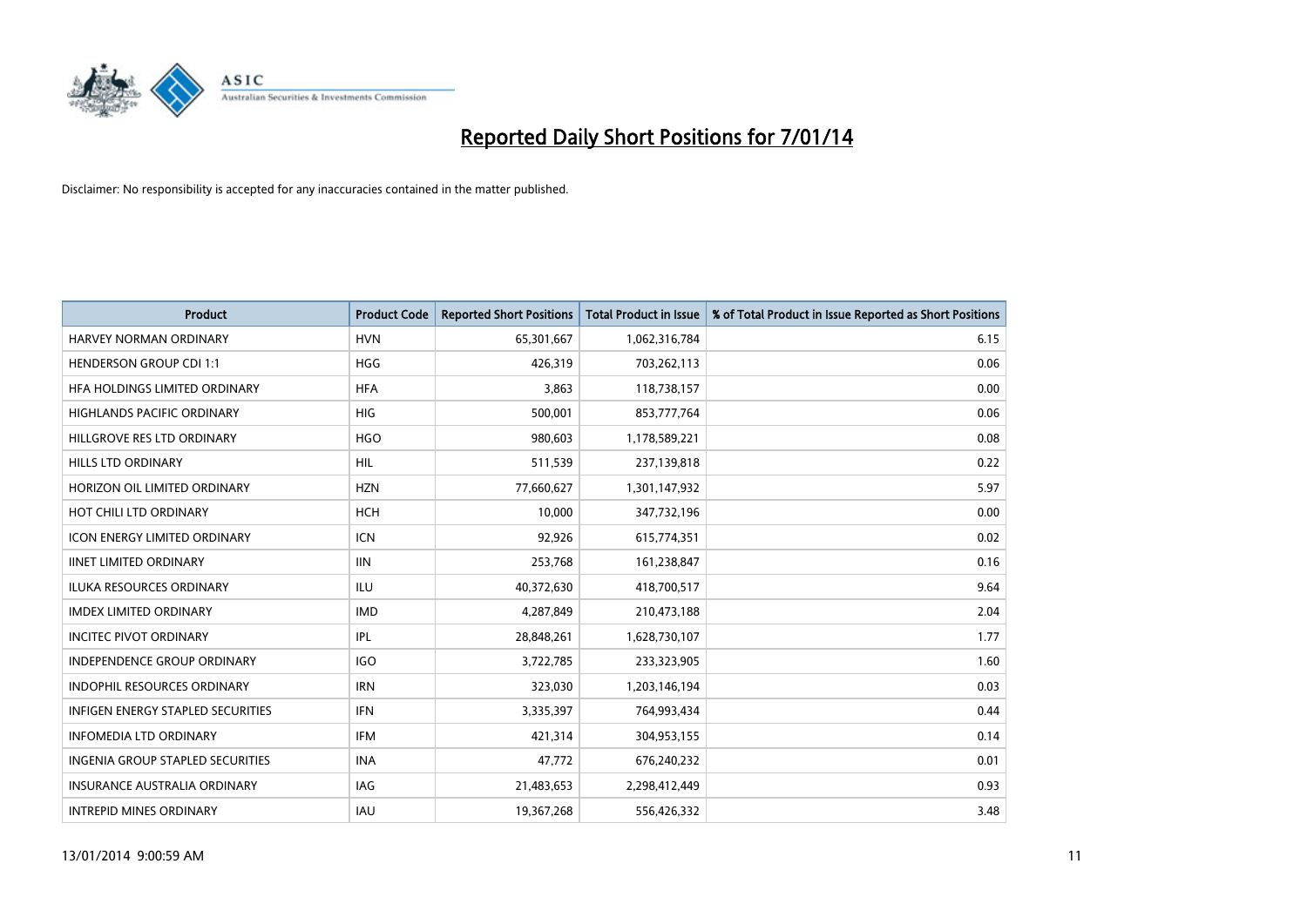

| <b>Product</b>                                | <b>Product Code</b> | <b>Reported Short Positions</b> | <b>Total Product in Issue</b> | % of Total Product in Issue Reported as Short Positions |
|-----------------------------------------------|---------------------|---------------------------------|-------------------------------|---------------------------------------------------------|
| <b>INVESTA OFFICE FUND STAPLED SECURITIES</b> | <b>IOF</b>          | 981,208                         | 614,047,458                   | 0.16                                                    |
| <b>INVOCARE LIMITED ORDINARY</b>              | IVC                 | 6,107,759                       | 110,030,298                   | 5.55                                                    |
| <b>IOOF HOLDINGS LTD ORDINARY</b>             | IFL                 | 2,019,764                       | 232,118,034                   | 0.87                                                    |
| <b>IRESS LIMITED ORDINARY</b>                 | <b>IRE</b>          | 329,820                         | 158,585,126                   | 0.21                                                    |
| <b>IRON ORE HOLDINGS ORDINARY</b>             | <b>IOH</b>          | 26,197                          | 161,174,005                   | 0.02                                                    |
| <b>ISELECT LTD ORDINARY</b>                   | <b>ISU</b>          | 515,326                         | 260,889,894                   | 0.20                                                    |
| JAMES HARDIE INDUST CHESS DEPOSITARY INT      | <b>IHX</b>          | 5,731,939                       | 443,536,551                   | 1.29                                                    |
| <b>JB HI-FI LIMITED ORDINARY</b>              | <b>JBH</b>          | 7,290,134                       | 100,261,681                   | 7.27                                                    |
| <b>KAGARA LTD ORDINARY</b>                    | KZL                 | 3,385,466                       | 798,953,117                   | 0.42                                                    |
| KAROON GAS AUSTRALIA ORDINARY                 | <b>KAR</b>          | 3,787,348                       | 255,841,581                   | 1.48                                                    |
| KATHMANDU HOLD LTD ORDINARY                   | <b>KMD</b>          | 182,070                         | 200,473,338                   | 0.09                                                    |
| <b>KBL MINING LIMITED ORDINARY</b>            | <b>KBL</b>          | 1,820                           | 393,535,629                   | 0.00                                                    |
| KINGSGATE CONSOLID. ORDINARY                  | <b>KCN</b>          | 8,067,132                       | 164,059,349                   | 4.92                                                    |
| KINGSROSE MINING LTD ORDINARY                 | <b>KRM</b>          | 490,786                         | 335,753,851                   | 0.15                                                    |
| LEIGHTON HOLDINGS ORDINARY                    | LEI                 | 22,799,460                      | 337,235,188                   | 6.76                                                    |
| LEND LEASE GROUP UNIT/ORD STAPLED             | LLC                 | 8,531,183                       | 576,712,337                   | 1.48                                                    |
| LONESTAR RESO LTD ORDINARY                    | LNR                 | 15,679                          | 697,187,211                   | 0.00                                                    |
| LYCOPODIUM LIMITED ORDINARY                   | <b>LYL</b>          | 3,001                           | 38,955,103                    | 0.01                                                    |
| LYNAS CORPORATION ORDINARY                    | <b>LYC</b>          | 175,942,756                     | 1,961,160,594                 | 8.97                                                    |
| M2 TELECOMMUNICATION ORDINARY                 | <b>MTU</b>          | 9,117,526                       | 179,384,685                   | 5.08                                                    |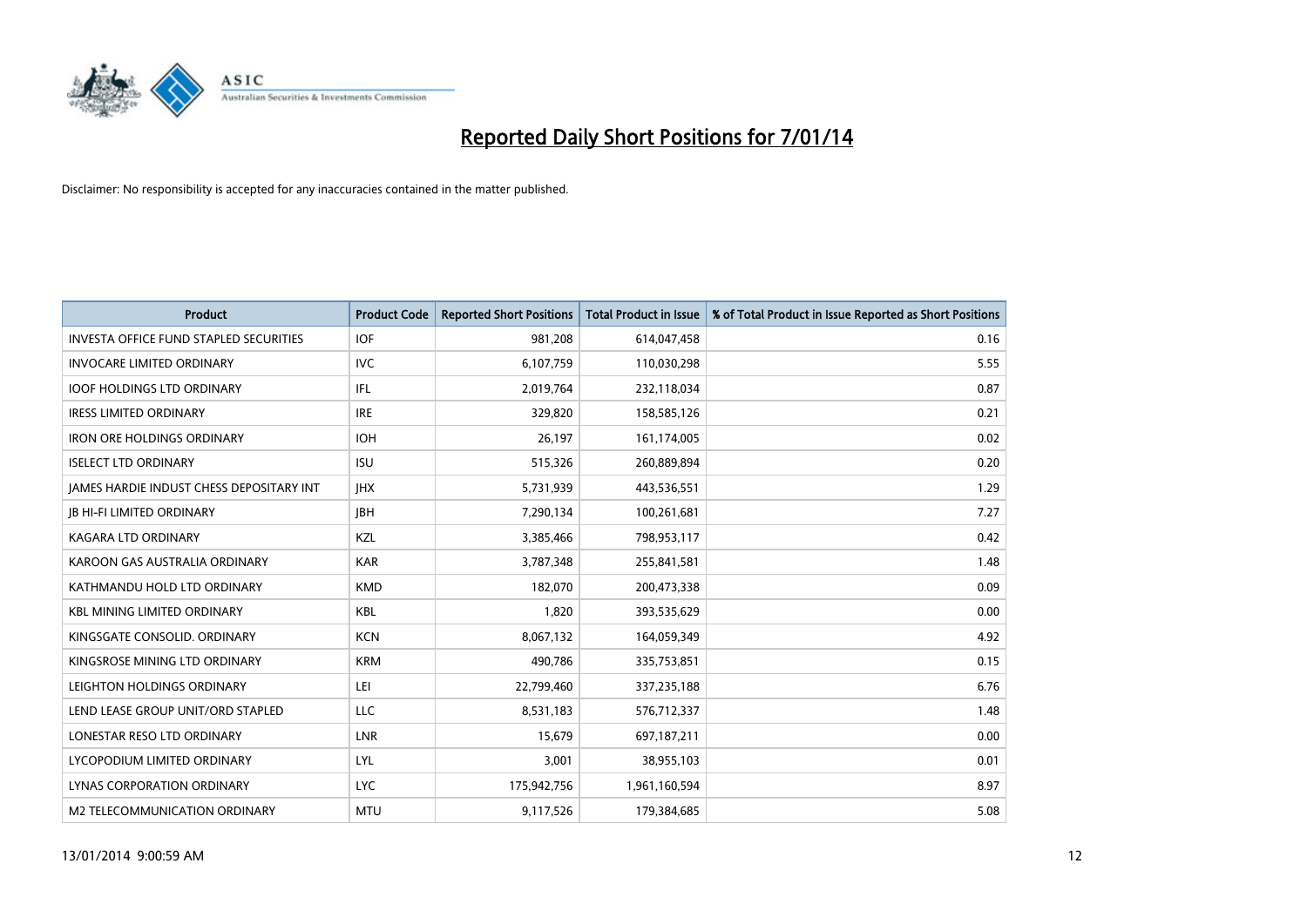

| <b>Product</b>                        | <b>Product Code</b> | <b>Reported Short Positions</b> | <b>Total Product in Issue</b> | % of Total Product in Issue Reported as Short Positions |
|---------------------------------------|---------------------|---------------------------------|-------------------------------|---------------------------------------------------------|
| <b>MACA LIMITED ORDINARY</b>          | <b>MLD</b>          | 65,327                          | 176,458,977                   | 0.04                                                    |
| <b>MACMAHON HOLDINGS ORDINARY</b>     | <b>MAH</b>          | 1,664,509                       | 1,261,699,966                 | 0.13                                                    |
| MACO ATLAS ROADS GRP ORDINARY STAPLED | <b>MOA</b>          | 12,350,434                      | 487,230,540                   | 2.53                                                    |
| MACQUARIE GROUP LTD ORDINARY          | <b>MOG</b>          | 1,498,566                       | 321,050,410                   | 0.47                                                    |
| MAGELLAN FIN GRP LTD ORDINARY         | <b>MFG</b>          | 791,735                         | 155,830,849                   | 0.51                                                    |
| <b>MATRIX C &amp; E LTD ORDINARY</b>  | <b>MCE</b>          | 2,807,568                       | 94,555,428                    | 2.97                                                    |
| MAVERICK DRILLING ORDINARY            | <b>MAD</b>          | 7,975,186                       | 468,004,529                   | 1.70                                                    |
| MAXITRANS INDUSTRIES ORDINARY         | <b>MXI</b>          | 468,291                         | 183,993,392                   | 0.25                                                    |
| MAYNE PHARMA LTD ORDINARY             | <b>MYX</b>          | 1,529,092                       | 563,459,968                   | 0.27                                                    |
| MCALEESE LTD ORDINARY                 | <b>MCS</b>          | 2,694,259                       | 296,577,121                   | 0.91                                                    |
| MCMILLAN SHAKESPEARE ORDINARY         | <b>MMS</b>          | 673,432                         | 74,523,965                    | 0.90                                                    |
| MEDUSA MINING LTD ORDINARY            | <b>MML</b>          | 7,224,196                       | 207,794,301                   | 3.48                                                    |
| MELBOURNE IT LIMITED ORDINARY         | <b>MLB</b>          | 27,011                          | 83,164,371                    | 0.03                                                    |
| MEO AUSTRALIA LTD ORDINARY            | <b>MEO</b>          | 10,845                          | 627,264,587                   | 0.00                                                    |
| MERIDIAN ENERGY INSTALMENT RECEIPTS   | <b>MEZCA</b>        | 32,097                          | 1,255,413,626                 | 0.00                                                    |
| MERMAID MARINE ORDINARY               | <b>MRM</b>          | 1,572,057                       | 232,652,241                   | 0.68                                                    |
| MESOBLAST LIMITED ORDINARY            | <b>MSB</b>          | 16,871,373                      | 321,210,394                   | 5.25                                                    |
| METALS X LIMITED ORDINARY             | <b>MLX</b>          | 79,081                          | 1,655,386,110                 | 0.00                                                    |
| METCASH LIMITED ORDINARY              | <b>MTS</b>          | 107,958,151                     | 880,704,786                   | 12.26                                                   |
| METMINCO LIMITED ORDINARY             | <b>MNC</b>          | 435,483                         | 1,749,543,023                 | 0.02                                                    |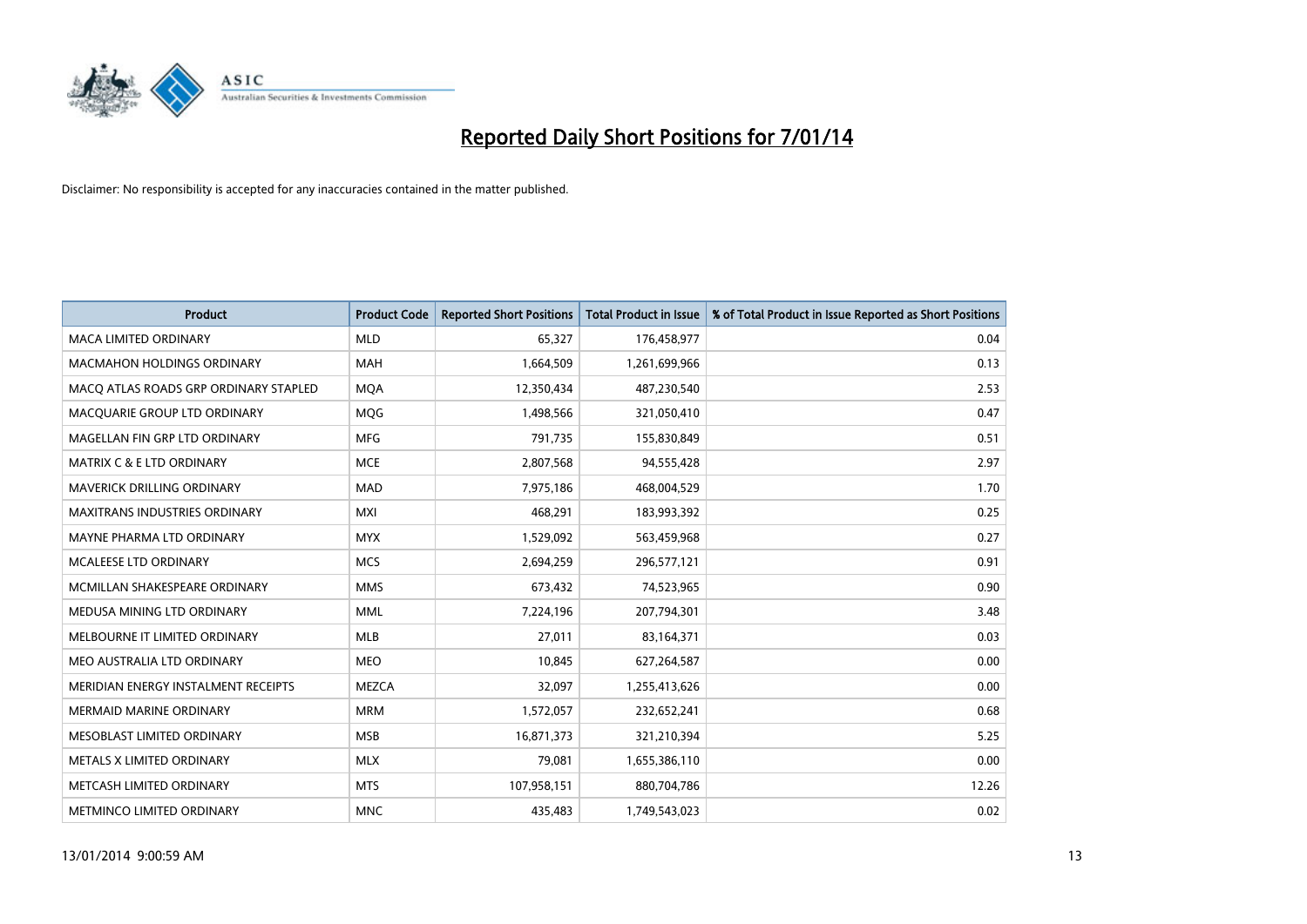

| <b>Product</b>                    | <b>Product Code</b> | <b>Reported Short Positions</b> | <b>Total Product in Issue</b> | % of Total Product in Issue Reported as Short Positions |
|-----------------------------------|---------------------|---------------------------------|-------------------------------|---------------------------------------------------------|
| MIGHTY RIVER POWER ORDINARY       | <b>MYT</b>          | 1,950,939                       | 1,400,012,517                 | 0.14                                                    |
| MINCOR RESOURCES NL ORDINARY      | <b>MCR</b>          | 2,267,516                       | 188,208,274                   | 1.20                                                    |
| MINERAL DEPOSITS ORDINARY         | <b>MDL</b>          | 785,076                         | 96,038,786                    | 0.82                                                    |
| MINERAL RESOURCES, ORDINARY       | <b>MIN</b>          | 4,063,370                       | 186,112,198                   | 2.18                                                    |
| MINT WIRELESS ORDINARY            | <b>MNW</b>          | 389,048                         | 403,872,395                   | 0.10                                                    |
| MIRABELA NICKEL LTD ORDINARY      | <b>MBN</b>          | 18,867,110                      | 876,801,147                   | 2.15                                                    |
| MIRVAC GROUP STAPLED SECURITIES   | <b>MGR</b>          | 5,310,044                       | 3,664,938,678                 | 0.14                                                    |
| MOLOPO ENERGY LTD ORDINARY        | <b>MPO</b>          | 351,895                         | 246,724,091                   | 0.14                                                    |
| MONADELPHOUS GROUP ORDINARY       | <b>MND</b>          | 12,643,427                      | 92,308,047                    | 13.70                                                   |
| MORTGAGE CHOICE LTD ORDINARY      | <b>MOC</b>          | 77,564                          | 123,780,387                   | 0.06                                                    |
| <b>MOUNT GIBSON IRON ORDINARY</b> | <b>MGX</b>          | 7,526,527                       | 1,090,584,232                 | 0.69                                                    |
| MULTIPLEX SITES SITES             | <b>MXUPA</b>        | 1,474                           | 4,500,000                     | 0.03                                                    |
| MURCHISON METALS LTD ORDINARY     | <b>MMX</b>          | 216,291                         | 450,497,346                   | 0.05                                                    |
| <b>MYER HOLDINGS LTD ORDINARY</b> | <b>MYR</b>          | 67,269,646                      | 585,684,551                   | 11.49                                                   |
| NANOSONICS LIMITED ORDINARY       | <b>NAN</b>          | 157,547                         | 263,125,129                   | 0.06                                                    |
| NATIONAL AUST. BANK CPS II        | <b>NABPB</b>        | 1,171                           | 17,171,930                    | 0.01                                                    |
| NATIONAL AUST. BANK ORDINARY      | <b>NAB</b>          | 5,223,292                       | 2,351,436,055                 | 0.22                                                    |
| NAVITAS LIMITED ORDINARY          | <b>NVT</b>          | 2,554,136                       | 375,416,910                   | 0.68                                                    |
| NEON ENERGY LIMITED ORDINARY      | <b>NEN</b>          | 1,195,905                       | 553,037,848                   | 0.22                                                    |
| NEUREN PHARMACEUT, ORDINARY       | <b>NEU</b>          | 10,403                          | 1,512,528,963                 | 0.00                                                    |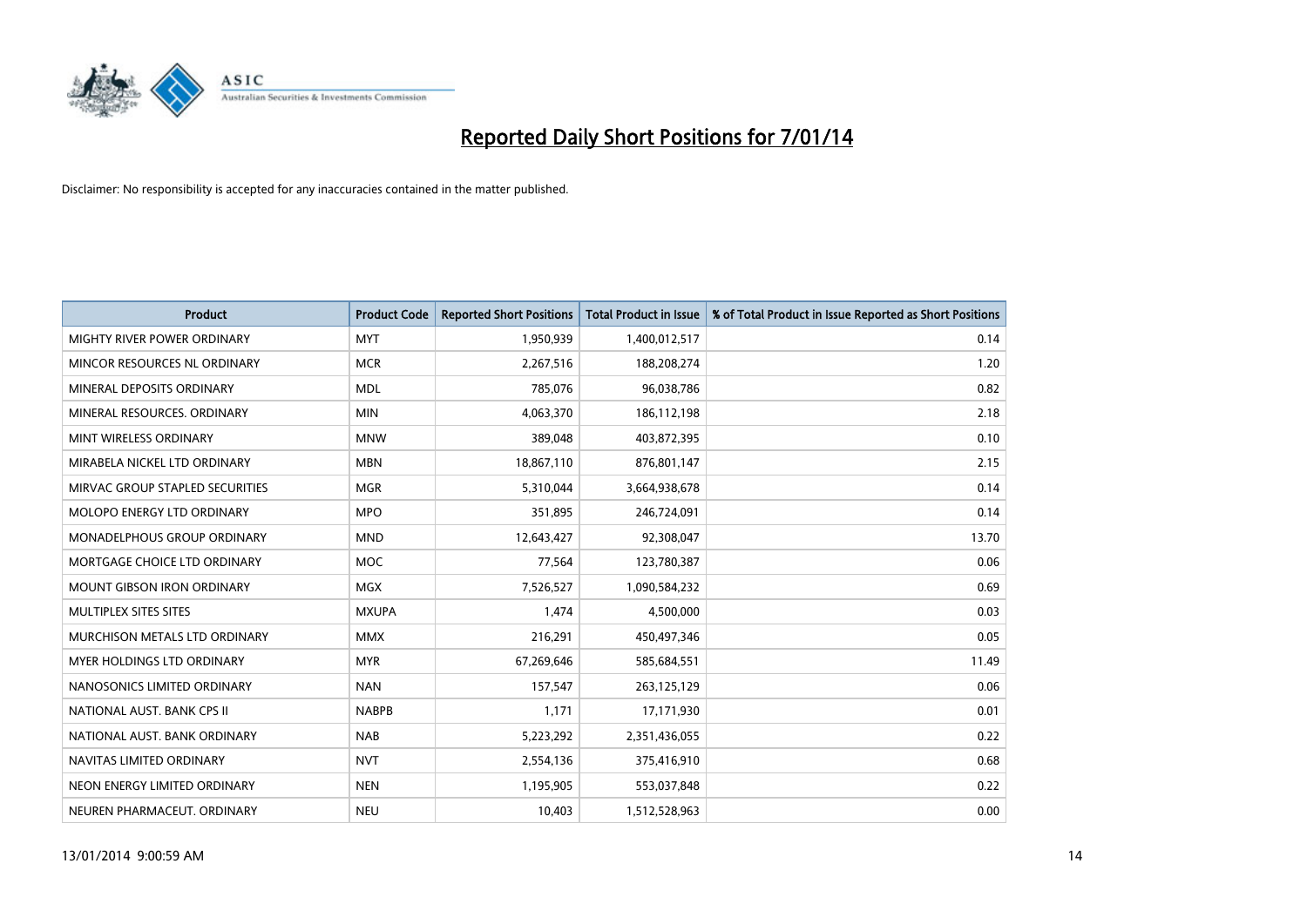

| <b>Product</b>                        | <b>Product Code</b> | <b>Reported Short Positions</b> | <b>Total Product in Issue</b> | % of Total Product in Issue Reported as Short Positions |
|---------------------------------------|---------------------|---------------------------------|-------------------------------|---------------------------------------------------------|
| NEW HOPE CORPORATION ORDINARY         | <b>NHC</b>          | 439,609                         | 830,767,542                   | 0.05                                                    |
| NEWCREST MINING ORDINARY              | <b>NCM</b>          | 13,058,950                      | 766,510,971                   | 1.70                                                    |
| NEWS CORP A NON-VOTING CDI            | <b>NWSLV</b>        | 1,574,762                       | 3,324,226                     | 47.37                                                   |
| NEWS CORP B VOTING CDI                | <b>NWS</b>          | 3,179,738                       | 19,342,944                    | 16.44                                                   |
| NEWSAT LIMITED ORDINARY               | <b>NWT</b>          | 342,538                         | 591,460,931                   | 0.06                                                    |
| NEXTDC LIMITED ORDINARY               | <b>NXT</b>          | 9,253,122                       | 192,904,486                   | 4.80                                                    |
| NEXUS ENERGY LIMITED ORDINARY         | <b>NXS</b>          | 2,028,775                       | 1,330,219,459                 | 0.15                                                    |
| NIB HOLDINGS LIMITED ORDINARY         | <b>NHF</b>          | 3,579,566                       | 439,004,182                   | 0.82                                                    |
| NICK SCALI LIMITED ORDINARY           | <b>NCK</b>          | 2,033                           | 81,000,000                    | 0.00                                                    |
| NIDO PETROLEUM ORDINARY               | <b>NDO</b>          | 542,402                         | 2,046,650,968                 | 0.03                                                    |
| NINE ENTERTAINMENT ORDINARY           | <b>NEC</b>          | 3,511,140                       | 940,295,023                   | 0.37                                                    |
| NOBLE MINERAL RES ORDINARY            | <b>NMG</b>          | 2,365,726                       | 666,397,952                   | 0.36                                                    |
| NORTHERN IRON LTD ORDINARY            | <b>NFE</b>          | 108,190                         | 484,405,314                   | 0.02                                                    |
| NORTHERN STAR ORDINARY                | <b>NST</b>          | 3,353,324                       | 428,369,762                   | 0.78                                                    |
| NOVOGEN LIMITED ORDINARY              | <b>NRT</b>          | 74,125                          | 161,498,858                   | 0.05                                                    |
| NRW HOLDINGS LIMITED ORDINARY         | <b>NWH</b>          | 17,080,375                      | 278,888,011                   | 6.12                                                    |
| NUCOAL RESOURCES LTD ORDINARY         | <b>NCR</b>          | 90,001                          | 768,612,354                   | 0.01                                                    |
| NUFARM LIMITED ORDINARY               | <b>NUF</b>          | 16,001,361                      | 263,643,448                   | 6.07                                                    |
| <b>OAKTON LIMITED ORDINARY</b>        | <b>OKN</b>          | 711,436                         | 89,968,985                    | 0.79                                                    |
| OCEANAGOLD CORP. CHESS DEPOSITARY INT | OGC                 | 1,125,447                       | 300,350,129                   | 0.37                                                    |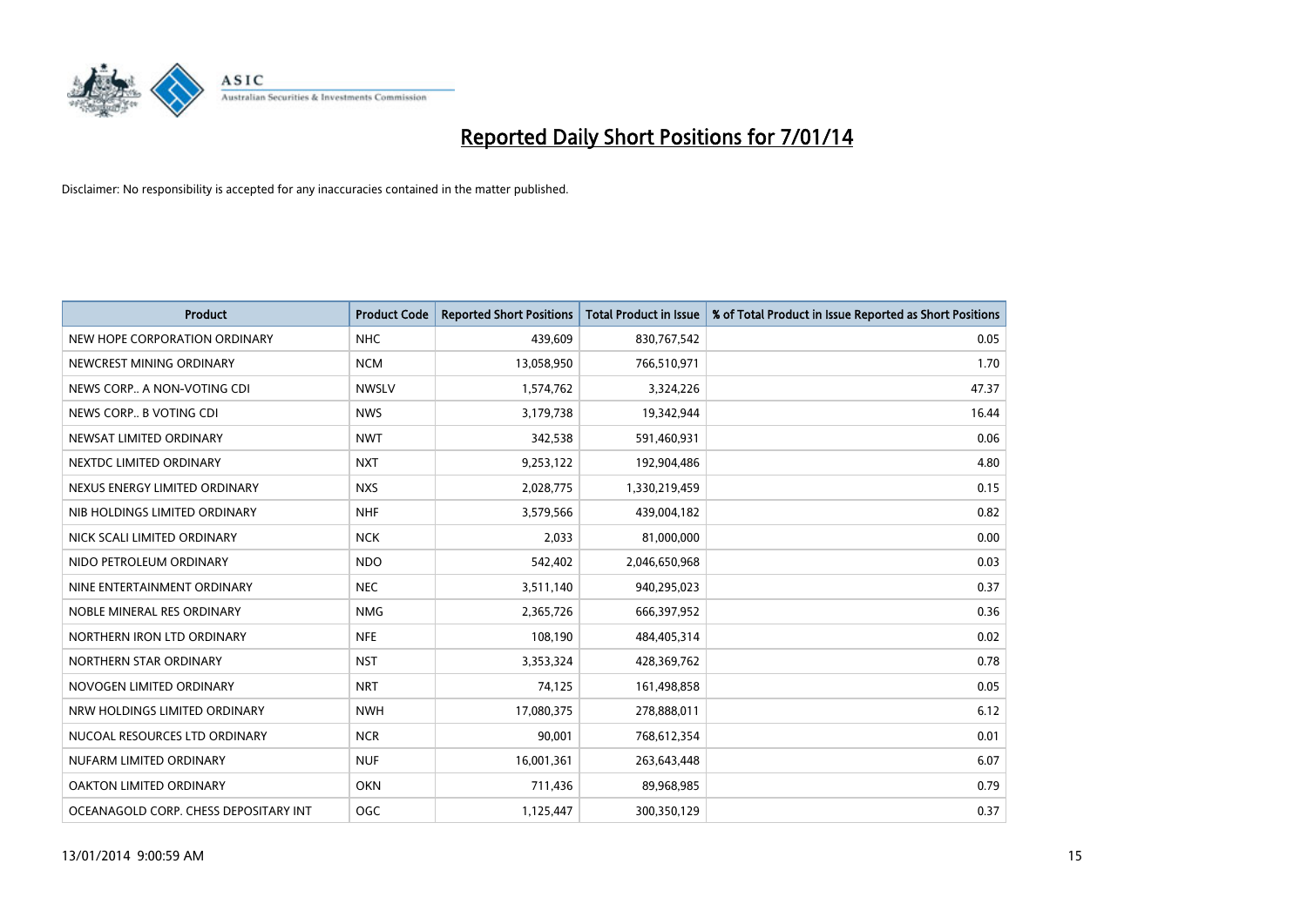

| <b>Product</b>                 | <b>Product Code</b> | <b>Reported Short Positions</b> | <b>Total Product in Issue</b> | % of Total Product in Issue Reported as Short Positions |
|--------------------------------|---------------------|---------------------------------|-------------------------------|---------------------------------------------------------|
| OIL SEARCH LTD ORDINARY        | OSH                 | 6,520,142                       | 1,343,361,150                 | 0.49                                                    |
| OM HOLDINGS LIMITED ORDINARY   | OMH                 | 2,552,112                       | 733,423,337                   | 0.35                                                    |
| ORICA LIMITED ORDINARY         | ORI                 | 8,882,461                       | 370,255,009                   | 2.40                                                    |
| ORIGIN ENERGY ORDINARY         | <b>ORG</b>          | 8,272,703                       | 1,101,228,973                 | 0.75                                                    |
| OROCOBRE LIMITED ORDINARY      | <b>ORE</b>          | 404,820                         | 132,041,911                   | 0.31                                                    |
| ORORA LIMITED ORDINARY         | <b>ORA</b>          | 448,051                         | 1,206,684,923                 | 0.04                                                    |
| OROTONGROUP LIMITED ORDINARY   | ORL                 | 97,556                          | 40,880,902                    | 0.24                                                    |
| OZ MINERALS ORDINARY           | OZL                 | 21,835,800                      | 303,470,022                   | 7.20                                                    |
| OZFOREX GROUP LTD ORDINARY     | <b>OFX</b>          | 2,254,435                       | 240,000,000                   | 0.94                                                    |
| <b>PACIFIC BRANDS ORDINARY</b> | <b>PBG</b>          | 6,657,497                       | 912,915,695                   | 0.73                                                    |
| PACT GROUP HLDGS LTD ORDINARY  | <b>PGH</b>          | 1,350,000                       | 294,097,961                   | 0.46                                                    |
| PALADIN ENERGY LTD ORDINARY    | <b>PDN</b>          | 96,791,641                      | 964,204,004                   | 10.04                                                   |
| PANAUST LIMITED ORDINARY       | <b>PNA</b>          | 7,146,146                       | 619,765,589                   | 1.15                                                    |
| PANORAMIC RESOURCES ORDINARY   | PAN                 | 485,062                         | 319,285,132                   | 0.15                                                    |
| PANTERRA GOLD LTD ORDINARY     | PGI                 | $\mathbf{1}$                    | 769,414,346                   | 0.00                                                    |
| PAPERLINX LIMITED ORDINARY     | <b>PPX</b>          | 89,918                          | 609,280,761                   | 0.01                                                    |
| PAPILLON RES LTD ORDINARY      | PIR                 | 8,371,913                       | 339,444,210                   | 2.47                                                    |
| PATTIES FOODS LTD ORDINARY     | <b>PFL</b>          | 50,423                          | 139,144,338                   | 0.04                                                    |
| PEET LIMITED ORDINARY          | <b>PPC</b>          | 510,411                         | 433,389,348                   | 0.12                                                    |
| PENINSULA ENERGY LTD ORDINARY  | <b>PEN</b>          | $\mathbf{1}$                    | 3,252,030,235                 | 0.00                                                    |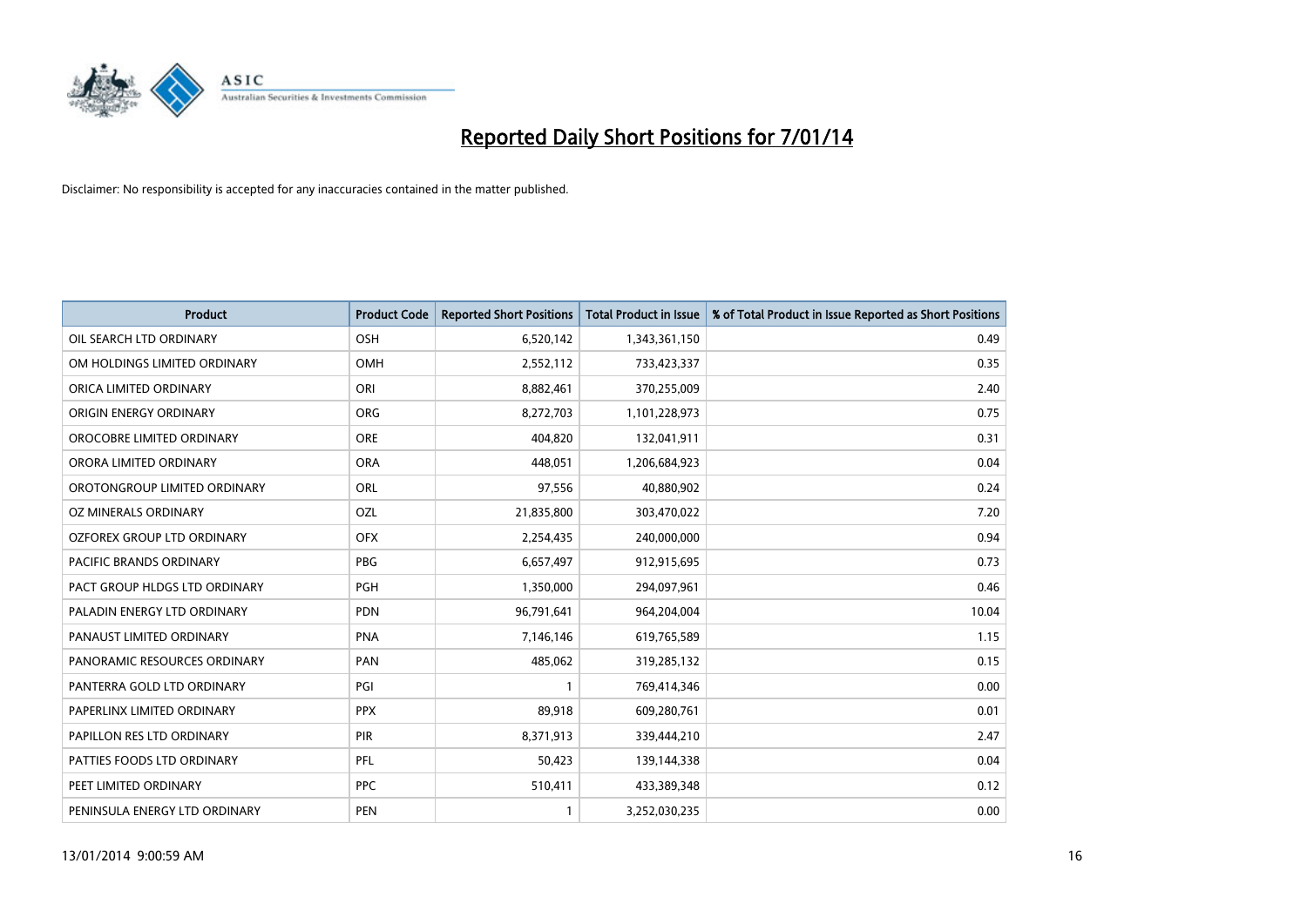

| <b>Product</b>                    | <b>Product Code</b> | <b>Reported Short Positions</b> | <b>Total Product in Issue</b> | % of Total Product in Issue Reported as Short Positions |
|-----------------------------------|---------------------|---------------------------------|-------------------------------|---------------------------------------------------------|
| PERPETUAL LIMITED ORDINARY        | PPT                 | 2,238,341                       | 46,529,270                    | 4.81                                                    |
| PERSEUS MINING LTD ORDINARY       | <b>PRU</b>          | 8,196,420                       | 457,962,088                   | 1.79                                                    |
| PHARMAXIS LTD ORDINARY            | <b>PXS</b>          | 1,347,558                       | 309,046,349                   | 0.44                                                    |
| PHOSPHAGENICS LTD. ORDINARY       | <b>POH</b>          | 50,000                          | 1,020,465,957                 | 0.00                                                    |
| PLATINUM ASSET ORDINARY           | <b>PTM</b>          | 231,933                         | 578,685,695                   | 0.04                                                    |
| PLATINUM AUSTRALIA ORDINARY       | <b>PLA</b>          | 836,127                         | 504,968,043                   | 0.17                                                    |
| PMI GOLD CORP CDI 1:1             | <b>PVM</b>          | 232,274                         | 165,052,854                   | 0.14                                                    |
| PMP LIMITED ORDINARY              | <b>PMP</b>          | 1,595,073                       | 323,781,124                   | 0.49                                                    |
| PRANA BIOTECHNOLOGY ORDINARY      | <b>PBT</b>          | 295,602                         | 416,481,096                   | 0.07                                                    |
| PREMIER INVESTMENTS ORDINARY      | <b>PMV</b>          | 429,895                         | 155,314,874                   | 0.28                                                    |
| PRIMA BIOMED LTD ORDINARY         | <b>PRR</b>          | 550,072                         | 1,228,709,341                 | 0.04                                                    |
| PRIMARY HEALTH CARE ORDINARY      | <b>PRY</b>          | 17,905,073                      | 504,956,647                   | 3.55                                                    |
| PRIME MEDIA GRP LTD ORDINARY      | <b>PRT</b>          | 1,397,618                       | 366,330,303                   | 0.38                                                    |
| PROGRAMMED ORDINARY               | <b>PRG</b>          | 242,942                         | 118,229,190                   | 0.21                                                    |
| <b>QANTAS AIRWAYS ORDINARY</b>    | QAN                 | 59,598,123                      | 2,196,330,250                 | 2.71                                                    |
| OBE INSURANCE GROUP ORDINARY      | QBE                 | 9,791,675                       | 1,248,704,599                 | 0.78                                                    |
| ORXPHARMA LTD ORDINARY            | QRX                 | 66,492                          | 164,095,969                   | 0.04                                                    |
| <b>QUBE HOLDINGS LTD ORDINARY</b> | <b>QUB</b>          | 12,252,057                      | 931,433,499                   | 1.32                                                    |
| RAMELIUS RESOURCES ORDINARY       | <b>RMS</b>          | 257,809                         | 365,380,380                   | 0.07                                                    |
| RAMSAY HEALTH CARE ORDINARY       | <b>RHC</b>          | 2,546,707                       | 202,081,252                   | 1.26                                                    |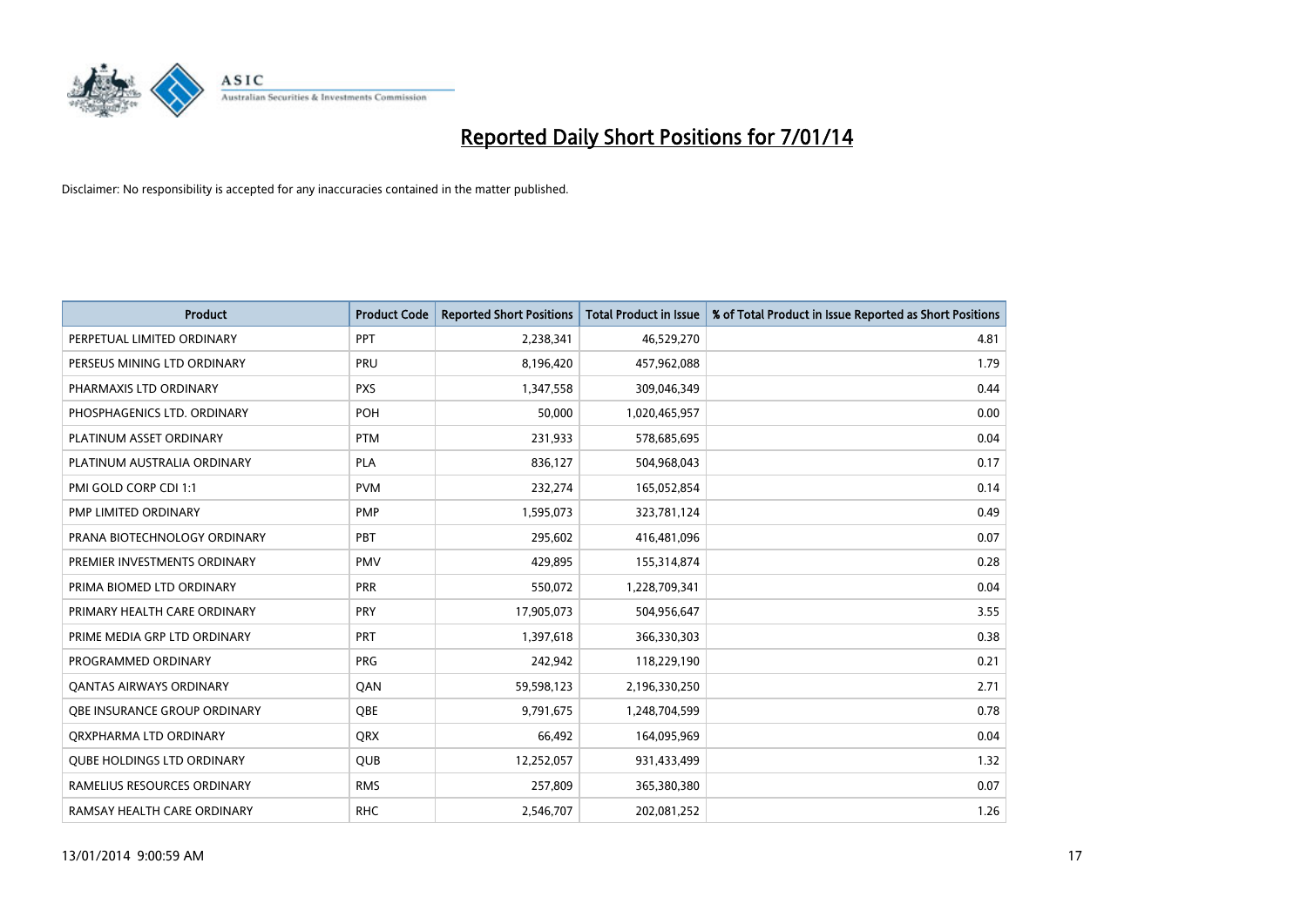

| <b>Product</b>                      | <b>Product Code</b> | <b>Reported Short Positions</b> | <b>Total Product in Issue</b> | % of Total Product in Issue Reported as Short Positions |
|-------------------------------------|---------------------|---------------------------------|-------------------------------|---------------------------------------------------------|
| <b>RCR TOMLINSON ORDINARY</b>       | <b>RCR</b>          | 256,539                         | 136,696,590                   | 0.19                                                    |
| <b>REA GROUP ORDINARY</b>           | <b>REA</b>          | 933,846                         | 131,714,699                   | 0.71                                                    |
| RECALL HOLDINGS LTD ORDINARY        | <b>REC</b>          | 636,727                         | 312,311,413                   | 0.20                                                    |
| RECKON LIMITED ORDINARY             | <b>RKN</b>          | 124,952                         | 126,913,066                   | 0.10                                                    |
| <b>RED 5 LIMITED ORDINARY</b>       | <b>RED</b>          | 162,100                         | 759,451,008                   | 0.02                                                    |
| <b>RED FORK ENERGY ORDINARY</b>     | <b>RFE</b>          | 4,097,522                       | 501,051,719                   | 0.82                                                    |
| REDBANK ENERGY LTD ORDINARY         | AEJ                 | 13                              | 786,287                       | 0.00                                                    |
| REECE AUSTRALIA LTD. ORDINARY       | <b>REH</b>          | 436                             | 99,600,000                    | 0.00                                                    |
| REED RESOURCES LTD ORDINARY         | <b>RDR</b>          | 250,000                         | 523,453,895                   | 0.05                                                    |
| <b>REGIS RESOURCES ORDINARY</b>     | <b>RRL</b>          | 10,554,347                      | 497,987,384                   | 2.12                                                    |
| RESMED INC CDI 10:1                 | <b>RMD</b>          | 25,670,977                      | 1,420,542,770                 | 1.81                                                    |
| <b>RESOLUTE MINING ORDINARY</b>     | <b>RSG</b>          | 8,908,244                       | 640,994,224                   | 1.39                                                    |
| RESOURCE EQUIP LTD ORDINARY         | <b>ROL</b>          | 5,000                           | 249,065,471                   | 0.00                                                    |
| <b>RESOURCE GENERATION ORDINARY</b> | <b>RES</b>          | 224,300                         | 581,380,338                   | 0.04                                                    |
| <b>RETAIL FOOD GROUP ORDINARY</b>   | <b>RFG</b>          | 3,356,397                       | 144,049,390                   | 2.33                                                    |
| REX MINERALS LIMITED ORDINARY       | <b>RXM</b>          | 1,800,873                       | 188,907,284                   | 0.95                                                    |
| RHG LIMITED ORDINARY                | <b>RHG</b>          | 1,085                           | 308,483,177                   | 0.00                                                    |
| RIDLEY CORPORATION ORDINARY         | RIC.                | 104,644                         | 307,817,071                   | 0.03                                                    |
| RIO TINTO LIMITED ORDINARY          | <b>RIO</b>          | 3,880,907                       | 435,758,720                   | 0.89                                                    |
| ROBUST RESOURCES ORDINARY           | <b>ROL</b>          | 4,000                           | 102,830,646                   | 0.00                                                    |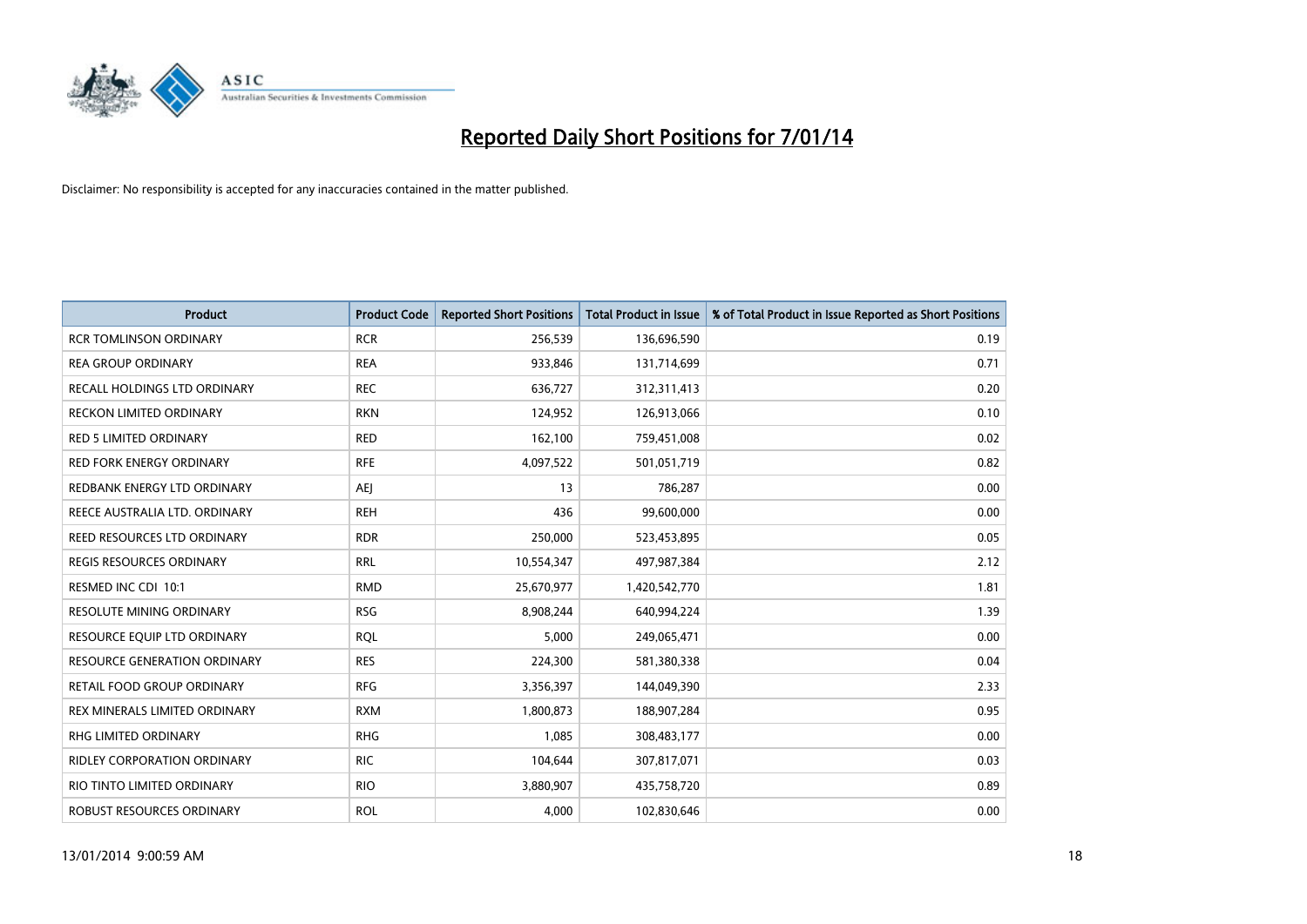

| <b>Product</b>                        | <b>Product Code</b> | <b>Reported Short Positions</b> | <b>Total Product in Issue</b> | % of Total Product in Issue Reported as Short Positions |
|---------------------------------------|---------------------|---------------------------------|-------------------------------|---------------------------------------------------------|
| ROC OIL COMPANY ORDINARY              | <b>ROC</b>          | 1,125,936                       | 686,461,740                   | 0.16                                                    |
| ROYAL WOLF HOLDINGS ORDINARY          | <b>RWH</b>          | 189,393                         | 100,387,052                   | 0.19                                                    |
| <b>RURALCO HOLDINGS ORDINARY</b>      | <b>RHL</b>          | 1,408                           | 62,711,592                    | 0.00                                                    |
| SAI GLOBAL LIMITED ORDINARY           | SAI                 | 7,084,154                       | 210,750,820                   | 3.36                                                    |
| SALMAT LIMITED ORDINARY               | <b>SLM</b>          | 998                             | 159,812,799                   | 0.00                                                    |
| SAMSON OIL & GAS LTD ORDINARY         | SSN                 | 1,202,000                       | 2,547,627,193                 | 0.05                                                    |
| SANDFIRE RESOURCES ORDINARY           | <b>SFR</b>          | 1,399,198                       | 155,640,968                   | 0.90                                                    |
| <b>SANTOS LTD ORDINARY</b>            | <b>STO</b>          | 4,975,008                       | 970,219,599                   | 0.51                                                    |
| SARACEN MINERAL ORDINARY              | <b>SAR</b>          | 1,543,215                       | 595,263,186                   | 0.26                                                    |
| SCA PROPERTY GROUP STAPLED SECURITIES | <b>SCP</b>          | 35,946,672                      | 648,628,320                   | 5.54                                                    |
| SEDGMAN LIMITED ORDINARY              | SDM                 | 93,503                          | 223,224,636                   | 0.04                                                    |
| SEEK LIMITED ORDINARY                 | <b>SEK</b>          | 11,803,980                      | 339,132,780                   | 3.48                                                    |
| SELECT HARVESTS ORDINARY              | <b>SHV</b>          | 24,080                          | 57,815,720                    | 0.04                                                    |
| SENEX ENERGY LIMITED ORDINARY         | <b>SXY</b>          | 9,323,688                       | 1,144,008,917                 | 0.82                                                    |
| SERVCORP LIMITED ORDINARY             | SRV                 | 17,373                          | 98,432,275                    | 0.02                                                    |
| SERVICE STREAM ORDINARY               | SSM                 | 100                             | 284,443,570                   | 0.00                                                    |
| SEVEN GROUP HOLDINGS ORDINARY         | <b>SVW</b>          | 4,254,264                       | 308,160,281                   | 1.38                                                    |
| SEVEN WEST MEDIA LTD ORDINARY         | <b>SWM</b>          | 7,391,747                       | 999,160,872                   | 0.74                                                    |
| SIGMA PHARMACEUTICAL ORDINARY         | <b>SIP</b>          | 6,537,717                       | 1,125,275,419                 | 0.58                                                    |
| SILEX SYSTEMS ORDINARY                | <b>SLX</b>          | 2,578,801                       | 170,297,752                   | 1.51                                                    |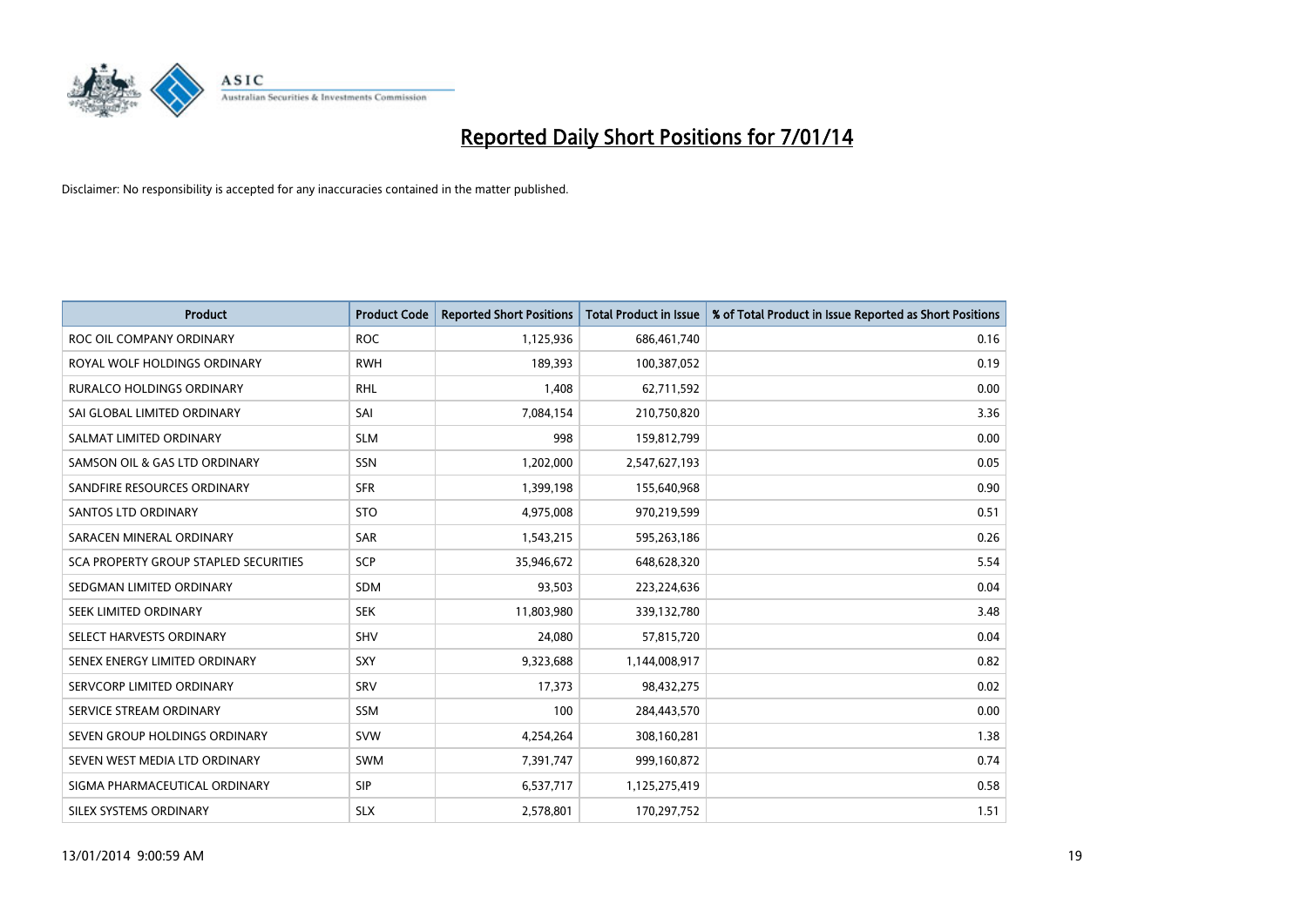

| <b>Product</b>                           | <b>Product Code</b> | <b>Reported Short Positions</b> | <b>Total Product in Issue</b> | % of Total Product in Issue Reported as Short Positions |
|------------------------------------------|---------------------|---------------------------------|-------------------------------|---------------------------------------------------------|
| SILVER CHEF LIMITED ORDINARY             | SIV                 | 214                             | 29,333,629                    | 0.00                                                    |
| SILVER LAKE RESOURCE ORDINARY            | <b>SLR</b>          | 16,198,480                      | 437,594,758                   | 3.70                                                    |
| SIMS METAL MGMT LTD ORDINARY             | SGM                 | 10,069,271                      | 204,434,248                   | 4.93                                                    |
| SINGAPORE TELECOMM. CHESS DEPOSITARY INT | SGT                 | 6,469,123                       | 157,696,918                   | 4.10                                                    |
| SIRIUS RESOURCES NL ORDINARY             | <b>SIR</b>          | 9,819,846                       | 261,930,167                   | 3.75                                                    |
| SIRTEX MEDICAL ORDINARY                  | <b>SRX</b>          | 480,574                         | 56,108,439                    | 0.86                                                    |
| SKILLED GROUP LTD ORDINARY               | <b>SKE</b>          | 3,911,653                       | 233,871,364                   | 1.67                                                    |
| SKY NETWORK ORDINARY                     | <b>SKT</b>          | 111,089                         | 389,139,785                   | 0.03                                                    |
| SKYCITY ENT GRP LTD ORDINARY             | <b>SKC</b>          | 322,787                         | 580,016,676                   | 0.06                                                    |
| <b>SLATER &amp; GORDON ORDINARY</b>      | SGH                 | 614,566                         | 202,481,656                   | 0.30                                                    |
| SMS MANAGEMENT. ORDINARY                 | <b>SMX</b>          | 3,743,561                       | 70,099,763                    | 5.34                                                    |
| SONIC HEALTHCARE ORDINARY                | <b>SHL</b>          | 4,498,047                       | 400,733,556                   | 1.12                                                    |
| SOUL PATTINSON (W.H) ORDINARY            | SOL                 | 71,604                          | 239,395,320                   | 0.03                                                    |
| SOUTH BOULDER MINES ORDINARY             | <b>STB</b>          | $\mathbf{1}$                    | 128, 177, 826                 | 0.00                                                    |
| SP AUSNET STAPLED SECURITIES             | SPN                 | 58,202,657                      | 3,386,607,080                 | 1.72                                                    |
| SPARK INFRASTRUCTURE STAPLED NOTE & UNIT | SKI                 | 49,040,064                      | 1,326,734,264                 | 3.70                                                    |
| SPDR 200 FUND ETF UNITS                  | <b>STW</b>          | 20,106                          | 44,878,688                    | 0.04                                                    |
| SPDR 200 RESOURCES ETF UNITS             | <b>OZR</b>          | 65.000                          | 1,601,132                     | 4.06                                                    |
| SPDR SMALL ORDS ETF UNITS                | SSO                 | 197,000                         | 800,855                       | 24.60                                                   |
| SPECIALTY FASHION ORDINARY               | SFH                 | 49,645                          | 192,236,121                   | 0.03                                                    |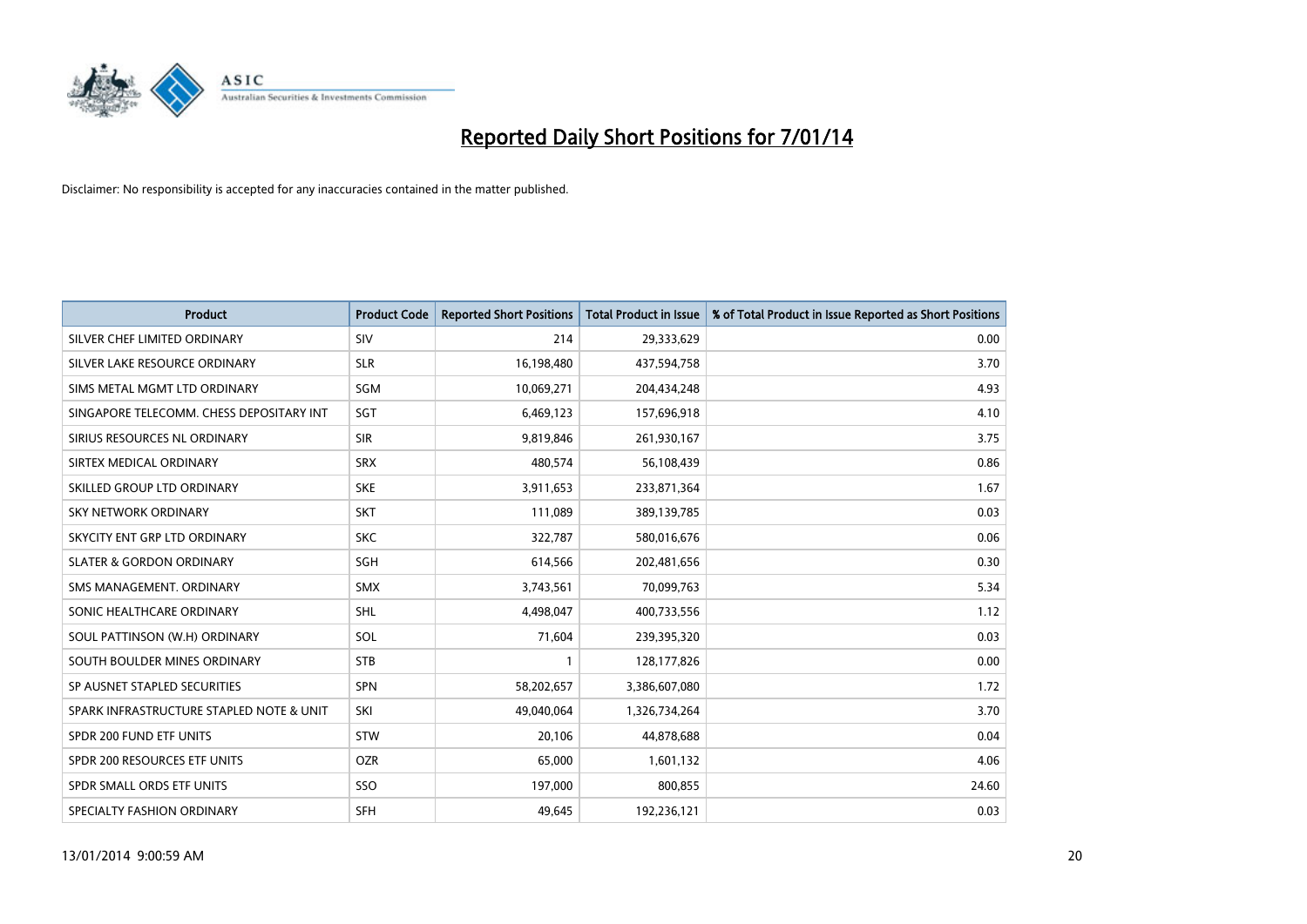

| <b>Product</b>                   | <b>Product Code</b> | <b>Reported Short Positions</b> | <b>Total Product in Issue</b> | % of Total Product in Issue Reported as Short Positions |
|----------------------------------|---------------------|---------------------------------|-------------------------------|---------------------------------------------------------|
| ST BARBARA LIMITED ORDINARY      | <b>SBM</b>          | 17,778,934                      | 488,074,077                   | 3.64                                                    |
| STARPHARMA HOLDINGS ORDINARY     | SPL                 | 14,593,779                      | 284,574,948                   | 5.13                                                    |
| STEADFAST GROUP LTD ORDINARY     | <b>SDF</b>          | 1,153,569                       | 500,971,408                   | 0.23                                                    |
| STHN CROSS MEDIA ORDINARY        | <b>SXL</b>          | 2,720,521                       | 705,099,800                   | 0.39                                                    |
| STOCKLAND UNITS/ORD STAPLED      | SGP                 | 8,133,500                       | 2,305,750,747                 | 0.35                                                    |
| STRAITS RES LTD. ORDINARY        | SRQ                 | 56,522                          | 1,217,730,293                 | 0.00                                                    |
| STRIKE ENERGY LTD ORDINARY       | <b>STX</b>          | 5,000                           | 706,519,664                   | 0.00                                                    |
| STW COMMUNICATIONS ORDINARY      | SGN                 | 626,601                         | 403,828,512                   | 0.16                                                    |
| SUNCORP GROUP LTD ORDINARY       | <b>SUN</b>          | 4,295,785                       | 1,286,600,980                 | 0.33                                                    |
| SUNDANCE ENERGY ORDINARY         | <b>SEA</b>          | 638,075                         | 463,173,668                   | 0.14                                                    |
| SUNDANCE RESOURCES ORDINARY      | SDL                 | 31,428,784                      | 3,073,110,985                 | 1.02                                                    |
| SUNLAND GROUP LTD ORDINARY       | <b>SDG</b>          | 55,391                          | 181,710,087                   | 0.03                                                    |
| SUPER RET REP LTD ORDINARY       | <b>SUL</b>          | 1,398,884                       | 196,731,620                   | 0.71                                                    |
| SYD AIRPORT STAPLED US PROHIBIT. | <b>SYD</b>          | 45,650,661                      | 2,194,322,759                 | 2.08                                                    |
| SYRAH RESOURCES ORDINARY         | <b>SYR</b>          | 2,456,649                       | 162,335,614                   | 1.51                                                    |
| TABCORP HOLDINGS LTD ORDINARY    | <b>TAH</b>          | 20,082,784                      | 754,274,706                   | 2.66                                                    |
| TANAMI GOLD NL ORDINARY          | <b>TAM</b>          | 678,878                         | 1,175,097,046                 | 0.06                                                    |
| TAP OIL LIMITED ORDINARY         | <b>TAP</b>          | 86,542                          | 242,115,528                   | 0.04                                                    |
| TASSAL GROUP LIMITED ORDINARY    | <b>TGR</b>          | 29,277                          | 146,507,029                   | 0.02                                                    |
| TATTS GROUP LTD ORDINARY         | <b>TTS</b>          | 10,433,181                      | 1,417,117,821                 | 0.74                                                    |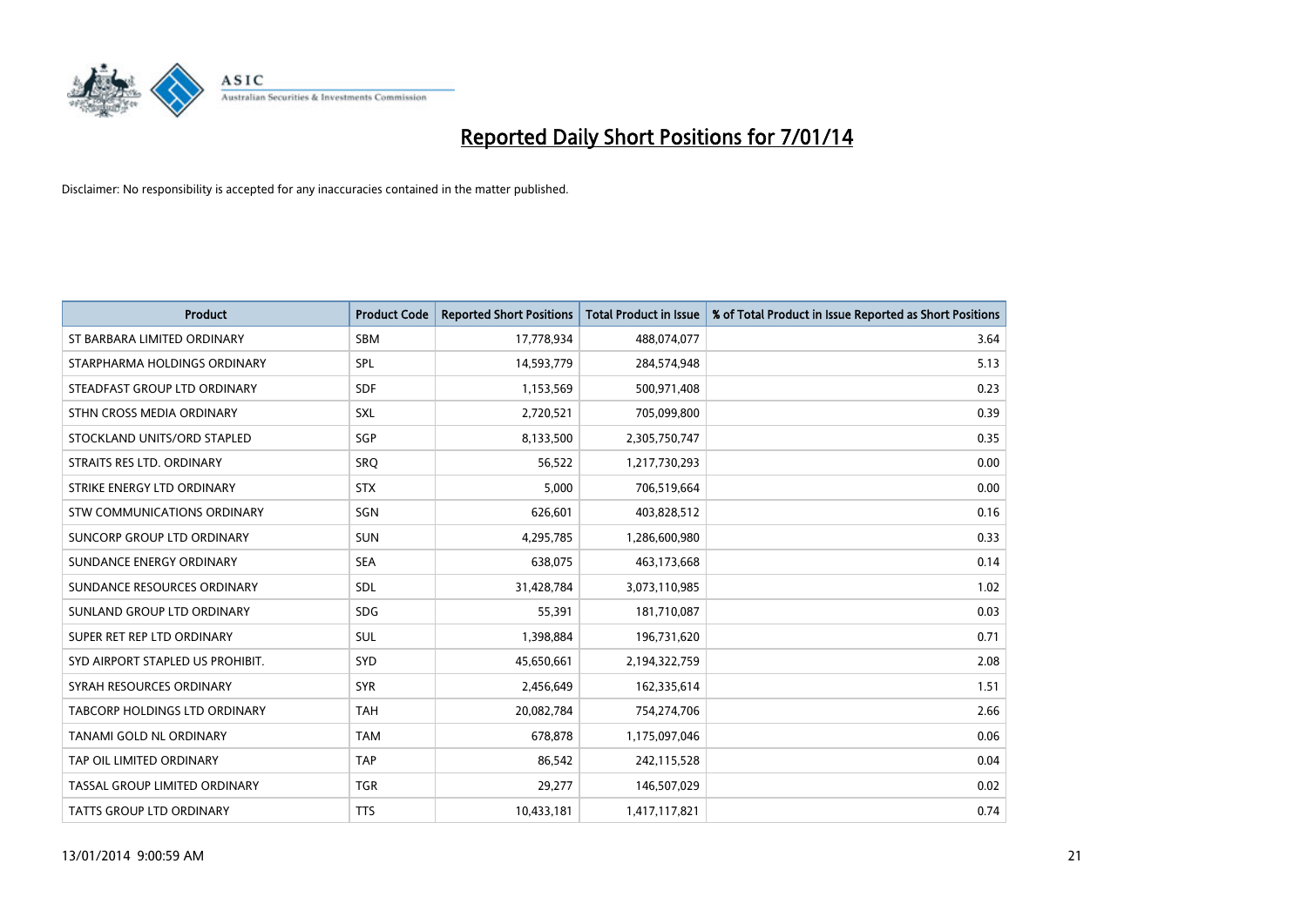

| <b>Product</b>                       | <b>Product Code</b> | <b>Reported Short Positions</b> | <b>Total Product in Issue</b> | % of Total Product in Issue Reported as Short Positions |
|--------------------------------------|---------------------|---------------------------------|-------------------------------|---------------------------------------------------------|
| <b>TECHNOLOGY ONE ORDINARY</b>       | <b>TNE</b>          | 5,055                           | 307,721,455                   | 0.00                                                    |
| TELECOM CORPORATION ORDINARY         | <b>TEL</b>          | 7,832,748                       | 1,824,150,788                 | 0.43                                                    |
| <b>TELSTRA CORPORATION, ORDINARY</b> | <b>TLS</b>          | 31,194,870                      | 12,443,074,357                | 0.25                                                    |
| TEN NETWORK HOLDINGS ORDINARY        | <b>TEN</b>          | 147,553,278                     | 2,586,970,845                 | 5.70                                                    |
| TERANGA GOLD CORP CDI 1:1            | <b>TGZ</b>          | 224,684                         | 171,110,480                   | 0.13                                                    |
| TFS CORPORATION LTD ORDINARY         | <b>TFC</b>          | 196,246                         | 282,157,408                   | 0.07                                                    |
| THE REJECT SHOP ORDINARY             | <b>TRS</b>          | 1,788,390                       | 28,826,248                    | 6.20                                                    |
| THORN GROUP LIMITED ORDINARY         | <b>TGA</b>          | 4,809                           | 148,897,155                   | 0.00                                                    |
| TIGER RESOURCES ORDINARY             | <b>TGS</b>          | 1,618,665                       | 802,710,269                   | 0.20                                                    |
| TITAN ENERGY SERVICE ORDINARY        | <b>TTN</b>          | 5,498                           | 48,866,894                    | 0.01                                                    |
| TOLL HOLDINGS LTD ORDINARY           | <b>TOL</b>          | 29,494,355                      | 717,133,875                   | 4.11                                                    |
| TORO ENERGY LIMITED ORDINARY         | <b>TOE</b>          | 139,845                         | 1,489,883,453                 | 0.01                                                    |
| TOX FREE SOLUTIONS ORDINARY          | <b>TOX</b>          | 2,100,085                       | 133,242,359                   | 1.58                                                    |
| TPG TELECOM LIMITED ORDINARY         | <b>TPM</b>          | 1,712,209                       | 793,808,141                   | 0.22                                                    |
| TRADE ME GROUP ORDINARY              | <b>TME</b>          | 1,142,047                       | 396,261,129                   | 0.29                                                    |
| <b>TRANSFIELD SERVICES ORDINARY</b>  | <b>TSE</b>          | 37,632,701                      | 512,457,716                   | 7.34                                                    |
| TRANSPACIFIC INDUST. ORDINARY        | <b>TPI</b>          | 24,392,084                      | 1,578,563,490                 | 1.55                                                    |
| TRANSURBAN GROUP TRIPLE STAPLED SEC. | <b>TCL</b>          | 937,304                         | 1,486,013,648                 | 0.06                                                    |
| <b>TREASURY GROUP ORDINARY</b>       | <b>TRG</b>          | 18,128                          | 23,070,755                    | 0.08                                                    |
| TREASURY WINE ESTATE ORDINARY        | <b>TWE</b>          | 32,480,277                      | 647,227,144                   | 5.02                                                    |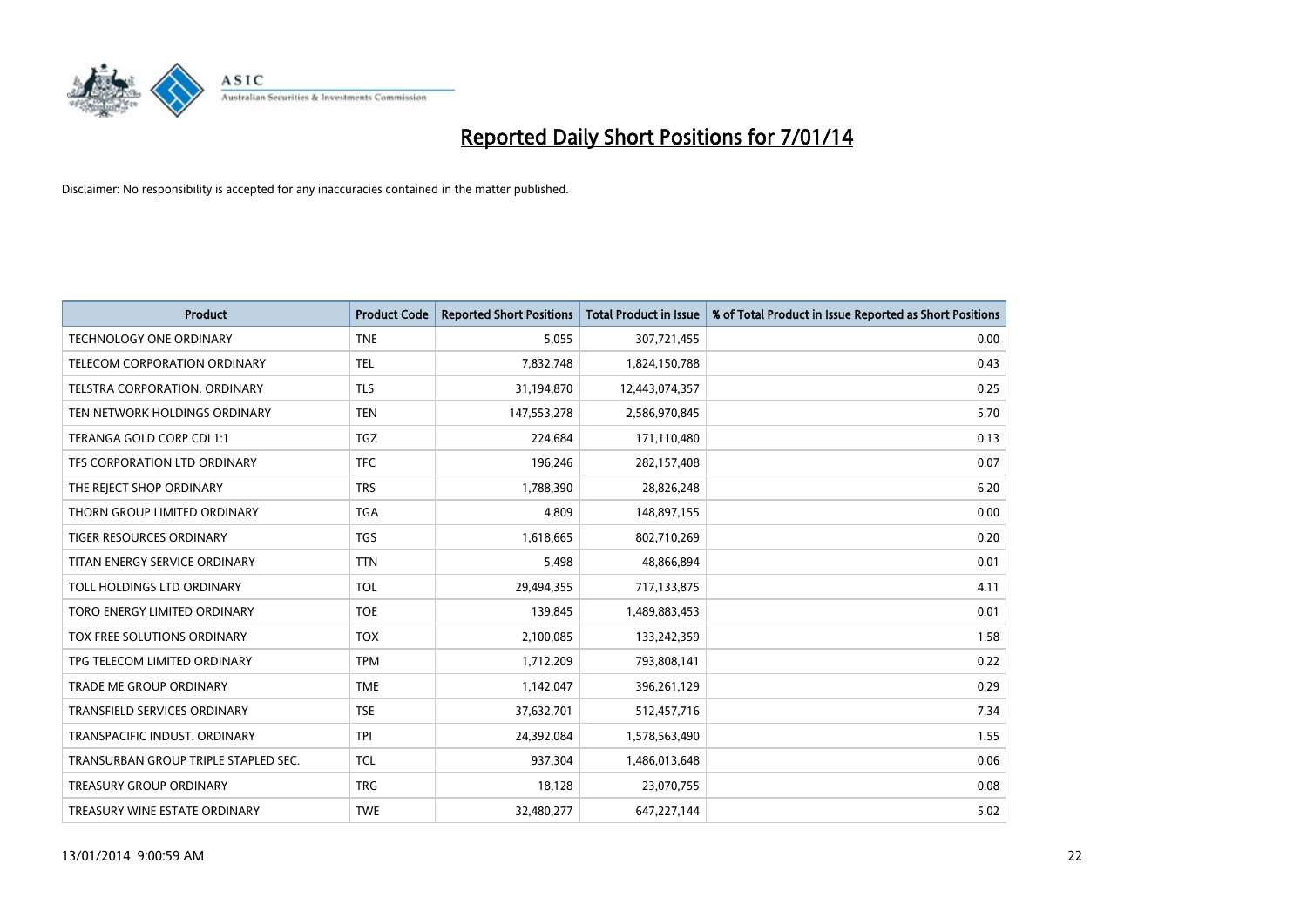

| <b>Product</b>                        | <b>Product Code</b> | <b>Reported Short Positions</b> | <b>Total Product in Issue</b> | % of Total Product in Issue Reported as Short Positions |
|---------------------------------------|---------------------|---------------------------------|-------------------------------|---------------------------------------------------------|
| TROY RESOURCES LTD ORDINARY           | <b>TRY</b>          | 448,665                         | 168,486,562                   | 0.27                                                    |
| TWENTY-FIRST FOX INC A NON-VOTING CDI | <b>FOXLV</b>        | 740,394                         | 4,968,941                     | 14.90                                                   |
| TWENTY-FIRST FOX INC B VOTING CDI     | <b>FOX</b>          | 539,190                         | 212,815,026                   | 0.25                                                    |
| <b>UGL LIMITED ORDINARY</b>           | <b>UGL</b>          | 22,080,353                      | 166,511,240                   | 13.26                                                   |
| UNILIFE CORPORATION CDI 6:1           | <b>UNS</b>          | 55,453                          | 275,144,340                   | 0.02                                                    |
| <b>UXC LIMITED ORDINARY</b>           | <b>UXC</b>          | 1,093,435                       | 320,551,687                   | 0.34                                                    |
| <b>VEDA GROUP LTD ORDINARY</b>        | <b>VED</b>          | 782,742                         | 842,055,406                   | 0.09                                                    |
| <b>VENTURE MINERALS ORDINARY</b>      | <b>VMS</b>          | 193,000                         | 287,320,170                   | 0.07                                                    |
| VILLAGE ROADSHOW LTD ORDINARY         | <b>VRL</b>          | 500,546                         | 159,493,510                   | 0.31                                                    |
| VIRGIN AUS HLDG LTD ORDINARY          | <b>VAH</b>          | 117,856,934                     | 3,514,807,839                 | 3.35                                                    |
| VIRTUS HEALTH LTD ORDINARY            | <b>VRT</b>          | 1,474,215                       | 79,536,601                    | 1.85                                                    |
| <b>VISION EYE INSTITUTE ORDINARY</b>  | <b>VEI</b>          | 1,934,869                       | 160,759,740                   | 1.20                                                    |
| <b>VOCATION LTD ORDINARY</b>          | <b>VET</b>          | 9,398,167                       | 200,000,000                   | 4.70                                                    |
| <b>VOCUS COMMS LTD ORDINARY</b>       | VOC                 | 189,034                         | 80,779,125                    | 0.23                                                    |
| WARRNAMBOOL CHEESE ORDINARY           | <b>WCB</b>          | 39,999                          | 55,969,511                    | 0.07                                                    |
| WATPAC LIMITED ORDINARY               | <b>WTP</b>          | 2,843                           | 184,332,526                   | 0.00                                                    |
| WEBJET LIMITED ORDINARY               | <b>WEB</b>          | 2,177,301                       | 79,397,959                    | 2.74                                                    |
| <b>WESFARMERS LIMITED ORDINARY</b>    | <b>WES</b>          | 5,029,259                       | 1,143,274,951                 | 0.44                                                    |
| WESTERN AREAS LTD ORDINARY            | <b>WSA</b>          | 25,073,592                      | 196,862,806                   | 12.74                                                   |
| WESTERN DESERT RES. ORDINARY          | <b>WDR</b>          | 2,644,008                       | 499,665,257                   | 0.53                                                    |